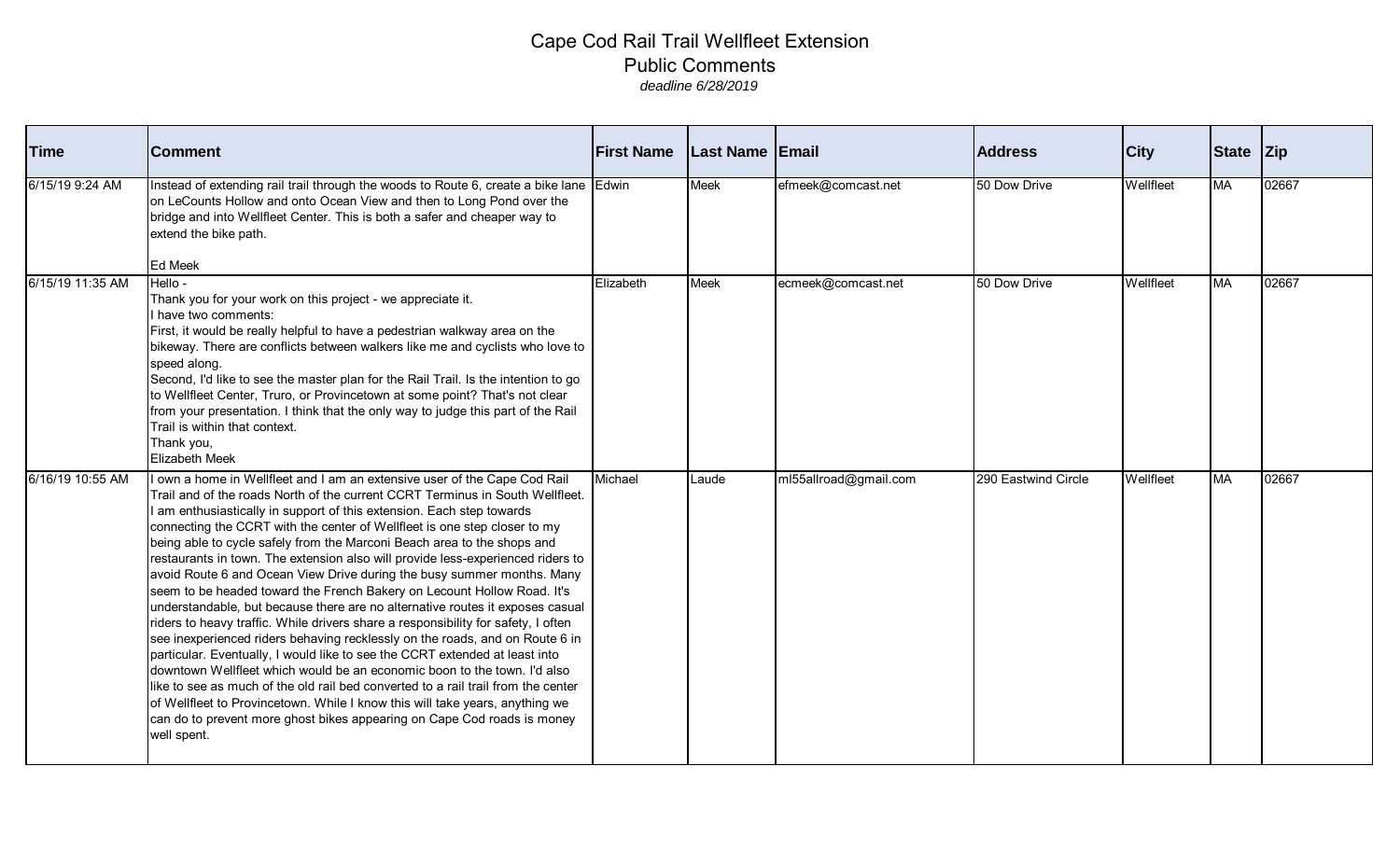| Time             | <b>Comment</b>                                                                                                                                                                                                                                                                                                                                                                                                                                                                                                                                                                                                                                                                                                                                                                                                                                                                                                                                                                                                                                        | <b>First Name</b> | Last Name   Email |                        | <b>Address</b>        | City   | State Zip |       |
|------------------|-------------------------------------------------------------------------------------------------------------------------------------------------------------------------------------------------------------------------------------------------------------------------------------------------------------------------------------------------------------------------------------------------------------------------------------------------------------------------------------------------------------------------------------------------------------------------------------------------------------------------------------------------------------------------------------------------------------------------------------------------------------------------------------------------------------------------------------------------------------------------------------------------------------------------------------------------------------------------------------------------------------------------------------------------------|-------------------|-------------------|------------------------|-----------------------|--------|-----------|-------|
| 6/17/19 10:23 AM | I write as a very concerned homeowner (165 Howard Court) regarding the<br>proposed bike path extension and plans for the expanded parking lot on Route<br>6 that are being developed at an escalating pace.<br>I OPPOSE the proposal for the DCR Rail Trail Extension to reach Route 6, the<br>creation of a Route 6 parking lot, and the DOT Bike Path along Route 6. This<br>plan would bring bikers to Route 6 and put a large new parking lot on Route 6<br>in an already congested and hazardous location.<br>I urge you to more thoughtfully reconsider this project, in particular the safety,<br>traffic, ecological and environmental impact of the current plan. Should you<br>determine that the Rail Trail must be extended now, as others have<br>recommended. I request that it stop at the new Wellfleet Hollow Campground<br>(formerly Paine's).<br>I appreciate your consideration and would readily participate in a community<br>effort to develop better and safer options for biking in Wellfleet.<br>Many thanks.<br>Sincerely, | Audrey            | <b>Haas</b>       | audreyhaas@comcast.net | 26 Valley Spring Road | Newton | MA        | 02458 |
|                  | Audrey Haas                                                                                                                                                                                                                                                                                                                                                                                                                                                                                                                                                                                                                                                                                                                                                                                                                                                                                                                                                                                                                                           |                   |                   |                        |                       |        |           |       |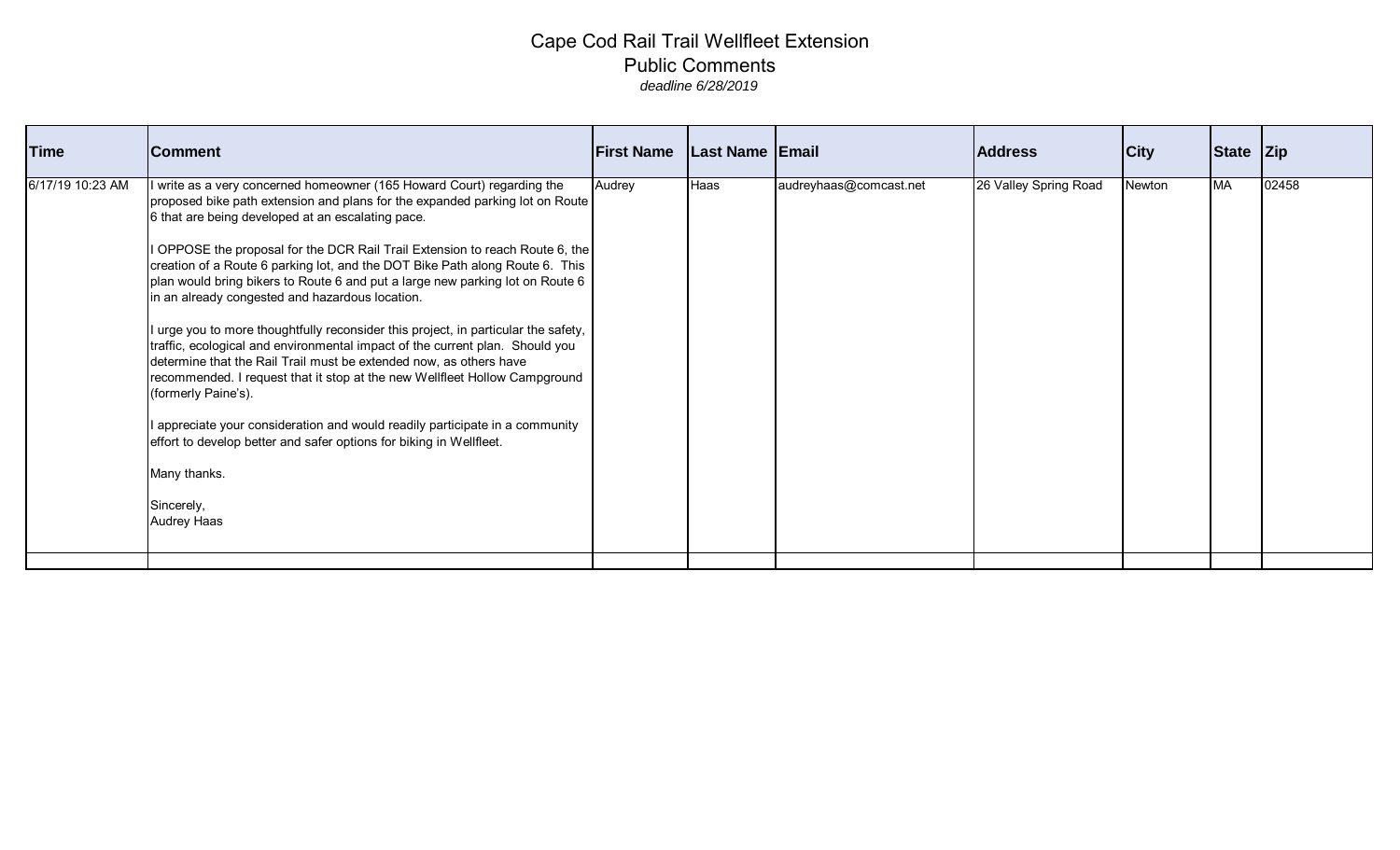| Time            | <b>Comment</b>                                                                                                                                                                                                                                                                                                                                                                                                                                                                                                                                                                                                                                                                                                                                                                                                                                                                                                                                                                                                                                                                                                     | <b>First Name</b> | Last Name   Email |                        | <b>Address</b> | City    | State Zip |       |
|-----------------|--------------------------------------------------------------------------------------------------------------------------------------------------------------------------------------------------------------------------------------------------------------------------------------------------------------------------------------------------------------------------------------------------------------------------------------------------------------------------------------------------------------------------------------------------------------------------------------------------------------------------------------------------------------------------------------------------------------------------------------------------------------------------------------------------------------------------------------------------------------------------------------------------------------------------------------------------------------------------------------------------------------------------------------------------------------------------------------------------------------------|-------------------|-------------------|------------------------|----------------|---------|-----------|-------|
| 6/17/19 1:14 PM | We live at 89 Dow Drive where the proposed rail trail would be directly in back Tim<br>of our house. Currently there are appropriate natural surroundings (trees,<br>shrubs, etc.) that allow us considerable privacy from the electrical service<br>poles and lines as well as potential users of the proposed rail trail. We do not<br>want you to cut any trees, shubs etc. on either side of the proposed rail trail<br>which would decrease the privacy and disturb any natural surrounding in the<br>back of our house including up to the electrical poles. At the very least, you<br>should add more shrubs, tree, etc. to reduce any potential pedestrian<br>disturbances to our house and others in our development. Lastly, we would<br>like to know of any options you are considering to prevent users of the trail<br>(who are not permitted by owners of Dow drive houses) to walk through our<br>private property? We do, however, welcome the extension of the trail<br>assuming these issues can be addressed.<br>Thanks,<br><b>Tim Stevens</b><br>89 Dow Drive<br>Wellfleet, MA<br>845 544 4162 |                   | <b>Stevens</b>    | timstevenssr@gmail.com | 89 Dow Drive   | Warwick | <b>NY</b> | 10990 |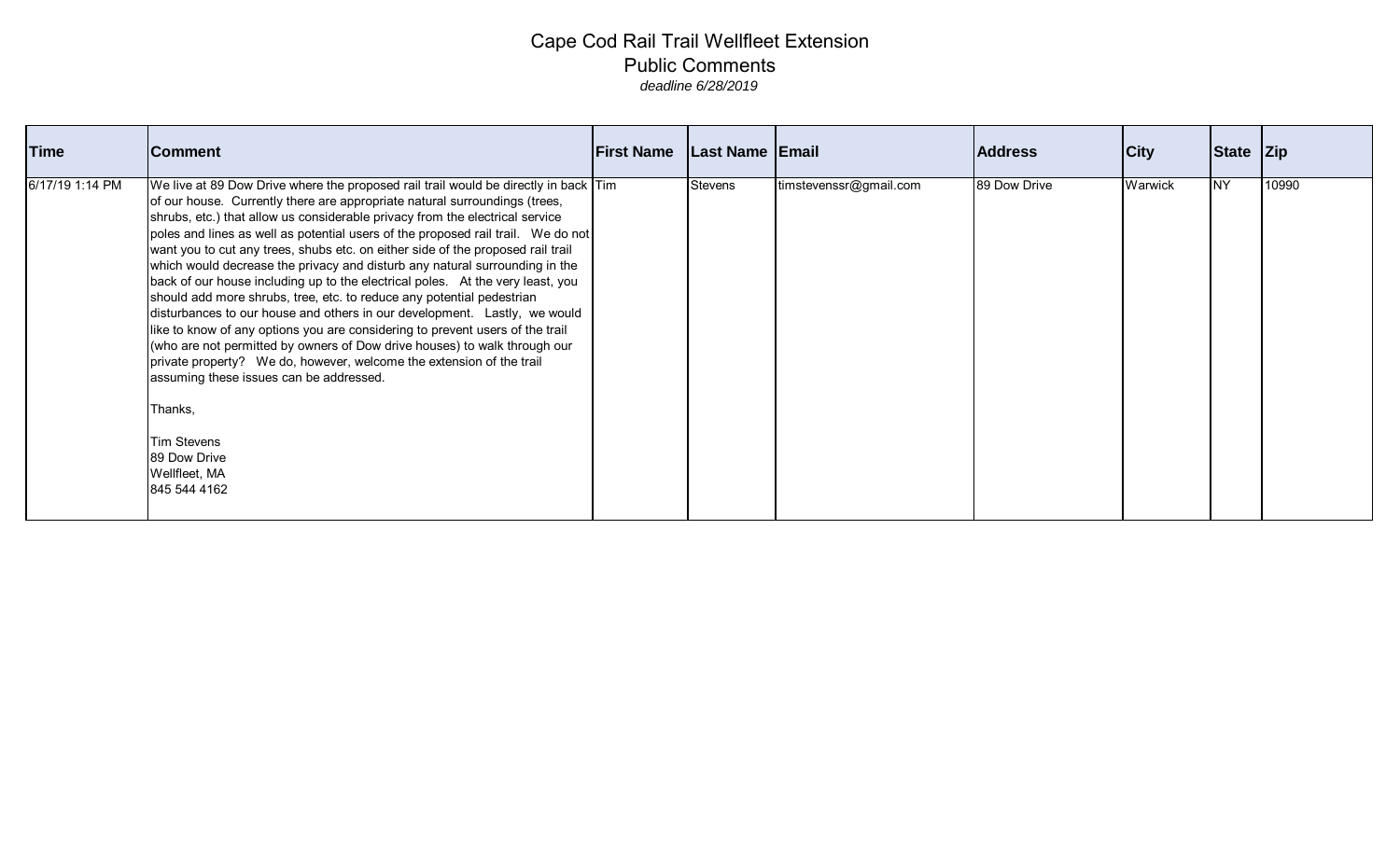| <b>Time</b>     | <b>Comment</b>                                                                                                                                                                                                                                                                                                                                                                                                                                                                                                                                                                                                                                                                                                                                                                                                                                                                                                                                                                                                                                                                                                                                                                                                                                                                                                                                                                                                                                                                                                                                                                                                                                                                                                                                                                                                                                                                                                                                                                                                                                                                                                                                                 | <b>First Name</b> | <b>Last Name Email</b> |                          | <b>Address</b>                    | <b>City</b> | State Zip |            |
|-----------------|----------------------------------------------------------------------------------------------------------------------------------------------------------------------------------------------------------------------------------------------------------------------------------------------------------------------------------------------------------------------------------------------------------------------------------------------------------------------------------------------------------------------------------------------------------------------------------------------------------------------------------------------------------------------------------------------------------------------------------------------------------------------------------------------------------------------------------------------------------------------------------------------------------------------------------------------------------------------------------------------------------------------------------------------------------------------------------------------------------------------------------------------------------------------------------------------------------------------------------------------------------------------------------------------------------------------------------------------------------------------------------------------------------------------------------------------------------------------------------------------------------------------------------------------------------------------------------------------------------------------------------------------------------------------------------------------------------------------------------------------------------------------------------------------------------------------------------------------------------------------------------------------------------------------------------------------------------------------------------------------------------------------------------------------------------------------------------------------------------------------------------------------------------------|-------------------|------------------------|--------------------------|-----------------------------------|-------------|-----------|------------|
| 6/20/19 2:36 PM | I view the DCR and DOT plans as presented for the section of Route 6<br>between Nauhaught Bluff Rd and Main St in Wellfleet to be ill-conceived. As a<br>longtime resident of Wellfleet, and one who rides his bike 8 to 10 miles a day<br>here, I am convinced that implementation of these plans would add hazards to<br>an already problematic section of a busy highway, as I am sure anyone<br>familiar with the driving conditions there will agree. The DCR and DOT plans<br>seem to have been made in the absence of familiarity with this stretch of road.<br>Adding a new destination alongside it, especially one that would be attracting<br>visitors not familiar with the road (many of whom would be following a<br>navigation system instead of watching the road), would be asking for trouble.<br>The proposed location is situated about mid-way between two busy highway<br>access points that already provoke dangerous driving behavior on a daily<br>basis, year-round: the intersection of Cove Road 290 yards to the south, and<br>the Cumberland Farms store 220 yards to the north. In addition, there is the<br>intersection of Nauhaught Bluff Road 125 yards to the south, as well as a lane<br>serving multiple homes (Way 68) directly across the road.<br>Besides the obvious driving hazards that the proposed lot would introduce, it<br>would greatly aggravate the existing problem of cyclists and pedestrians<br>crossing Route 6 at locations without traffic signals, many times at the<br>erroneous invitation of witless drivers who think they are doing the would-be<br>crossers a kindness by trying to block highway traffic for them. I am certain<br>this would be a constant danger at the proposed parking lot entrance, and that<br>it would eventually result in fatalities. It would also encourage an increase in<br>bicycle traffic along the already saturated and and dangerous section of the<br>highway between the railroad bed and the signaled intersection with Main<br>Street.<br>I urge you to drop this ill-advised project as currently proposed.<br><b>Eric Martinson</b><br>508-514-0404 | Eric              | Martinson              | martinson.eric@gmail.com | 159 Holbrook Ave, back<br>cottage | WELLFLEET   | <b>MA</b> | 02667-7410 |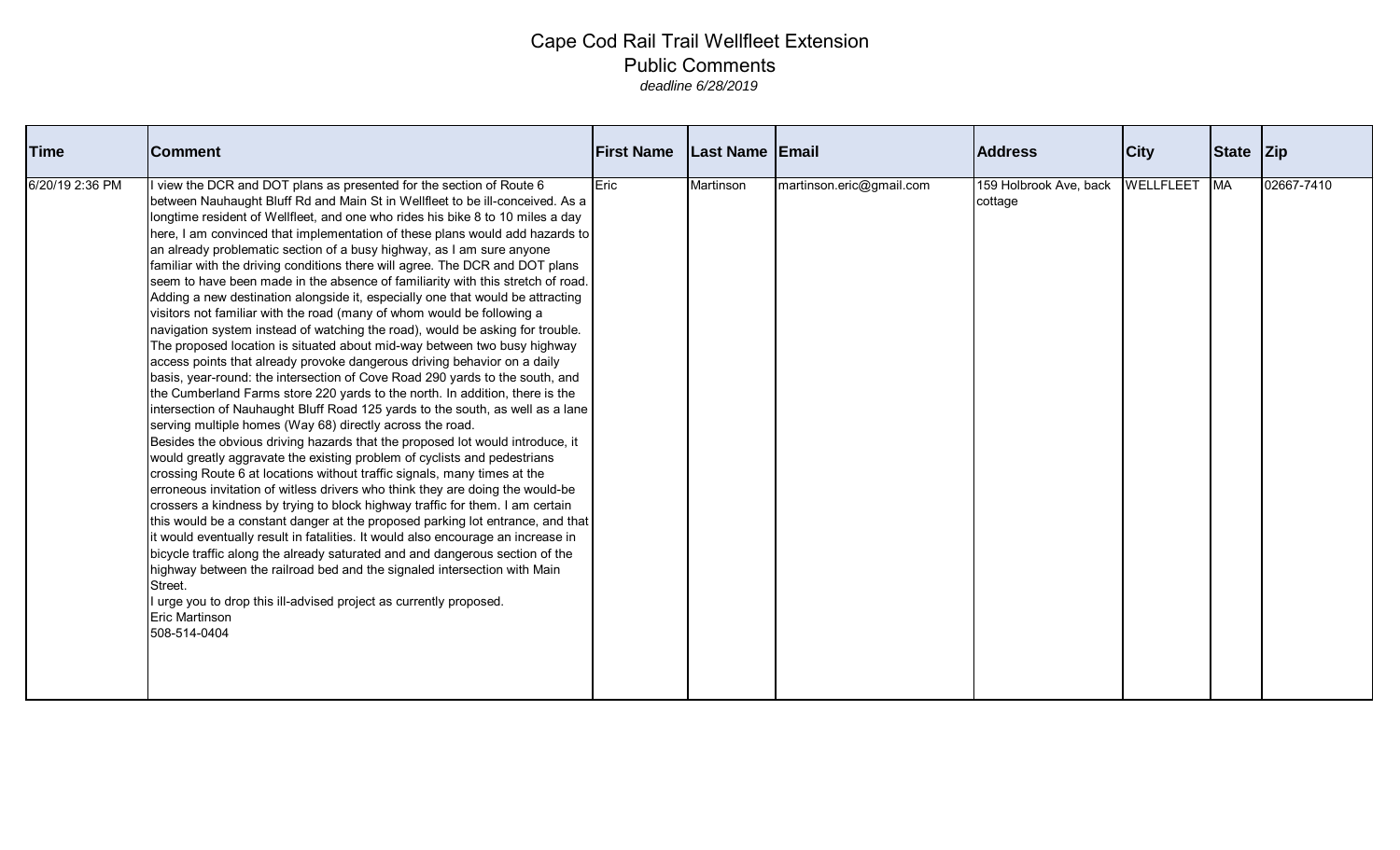| Time             | <b>Comment</b>                                                                                                                                                                                                                                                                                                                                                                                                                                                                                                                                                                                                                                                                                                                                              | <b>First Name</b> | <b>Last Name Email</b> |                         | <b>Address</b>        | <b>City</b> | State Zip |       |
|------------------|-------------------------------------------------------------------------------------------------------------------------------------------------------------------------------------------------------------------------------------------------------------------------------------------------------------------------------------------------------------------------------------------------------------------------------------------------------------------------------------------------------------------------------------------------------------------------------------------------------------------------------------------------------------------------------------------------------------------------------------------------------------|-------------------|------------------------|-------------------------|-----------------------|-------------|-----------|-------|
| 6/21/19 9:22 AM  | As someone who bikes from Boston area to the Cape frequently, this<br>extension is such a crucial link to making regional bicycle travel safer and<br>more welcoming for residents and tourists alike. We can significantly reduce<br>traffic congestion on the Cape with these types of projects.                                                                                                                                                                                                                                                                                                                                                                                                                                                          | Liza              | <b>Burkin</b>          | lizaburkin@gmail.com    | 9 Concord Ave         | Somerville  | <b>MA</b> | 02143 |
| 6/21/19 4:37 PM  | I support the rail trail extension. Sounds great. I ride a bike and ride on the rail Edwin<br>trail. I believe that families will get into cars in the parking lot on Route 6 and<br>go from there. The objections that Wellfeetians have are groundless and are<br>really expressing a resistance to cycling.<br>My bigger question is: Does this extension fit into a master plan to cycle to<br>Wellfleet Center or to Provincetown? If it does not, shouldn't it?                                                                                                                                                                                                                                                                                       |                   | <b>Meek</b>            | efmeek@comcast.net      | 50 Dow Drive          | Wellfleet   | <b>MA</b> | 02667 |
| 6/23/19 12:07 PM | Looked at the proposed Wellfleet bike trail extension and I believe that the<br>plan is very good. Bikers in the Wellfleet area will find much easier to use the<br>proposed parking lot than the one near Lecount Hollow which is on a very<br>severe curve on route 6, there is also a bike shop near the proposed lot in<br>Wellfleet for bike rentals. I think that this will really bump up the overall usage<br>of the bike trail.                                                                                                                                                                                                                                                                                                                    | Paul              | <b>Dudas</b>           | dudaspaul@gmail.com     | 165 Zoheth Smith Way  | Wellfleet   | <b>MA</b> | 06029 |
| 6/24/19 11:27 AM | Dear DCR:<br>grew up in this neighborhood and am an avid cyclist and I support this<br>project. I recommend that DCR construct a bridge similar to the Boston<br>Storrow Drive Pedestrian Bridges then construct a guardrail protected path on<br>the westbound side of route 6 north to the Main Street Intersection that is in<br>redesign.<br>This safely gets cyclists and pedestrians across Route 6 at the proposed trail<br>head and to the relative safety of Main Street Wellfleet with a protected bike<br>lane.<br>Storrow Drive west of the BU Bridge has a similar setup with a protected bike<br>trail that works fine. There are fewer abutters on the west side of Route 6 to<br>work with and only two businesses, one of which is closed. | Peter             | Kelly-Joseph           | p.kellyjoseph@gmail.com | 366 Old Kings Highway | Wellfleet   | <b>MA</b> | 02667 |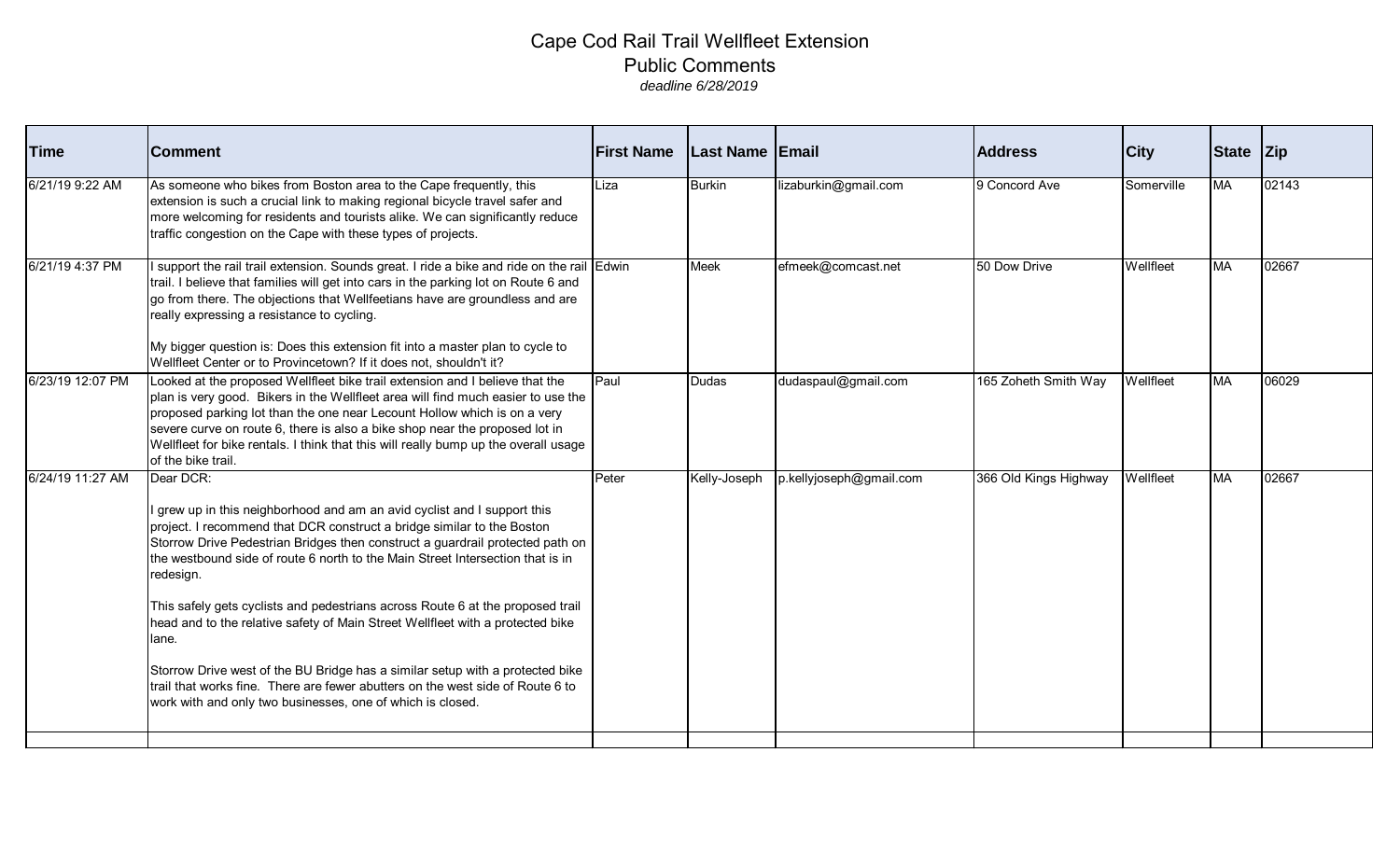| <b>Time</b>      | <b>Comment</b>                                                                                                                                                                                                                                                     | <b>First Name</b> | Last Name Email |                    | <b>Address</b>    | <b>City</b>        | State Zip  |       |
|------------------|--------------------------------------------------------------------------------------------------------------------------------------------------------------------------------------------------------------------------------------------------------------------|-------------------|-----------------|--------------------|-------------------|--------------------|------------|-------|
| 6/26/19 11:56 AM | To whom it may concern,<br>This stretch on Rt 6 is already the worst and most dangerous section in<br>Wellfleet. The idea of a bike path is to make it safe for bicyclists and<br>  motoriststhis will make the frustration of the congestion more treacherous !!! | Suzanne           | IFarrell        | Suzfarrell@aol.com | 50 Major Doane rd | <b>I</b> wellfleet | <b>IMA</b> | 02667 |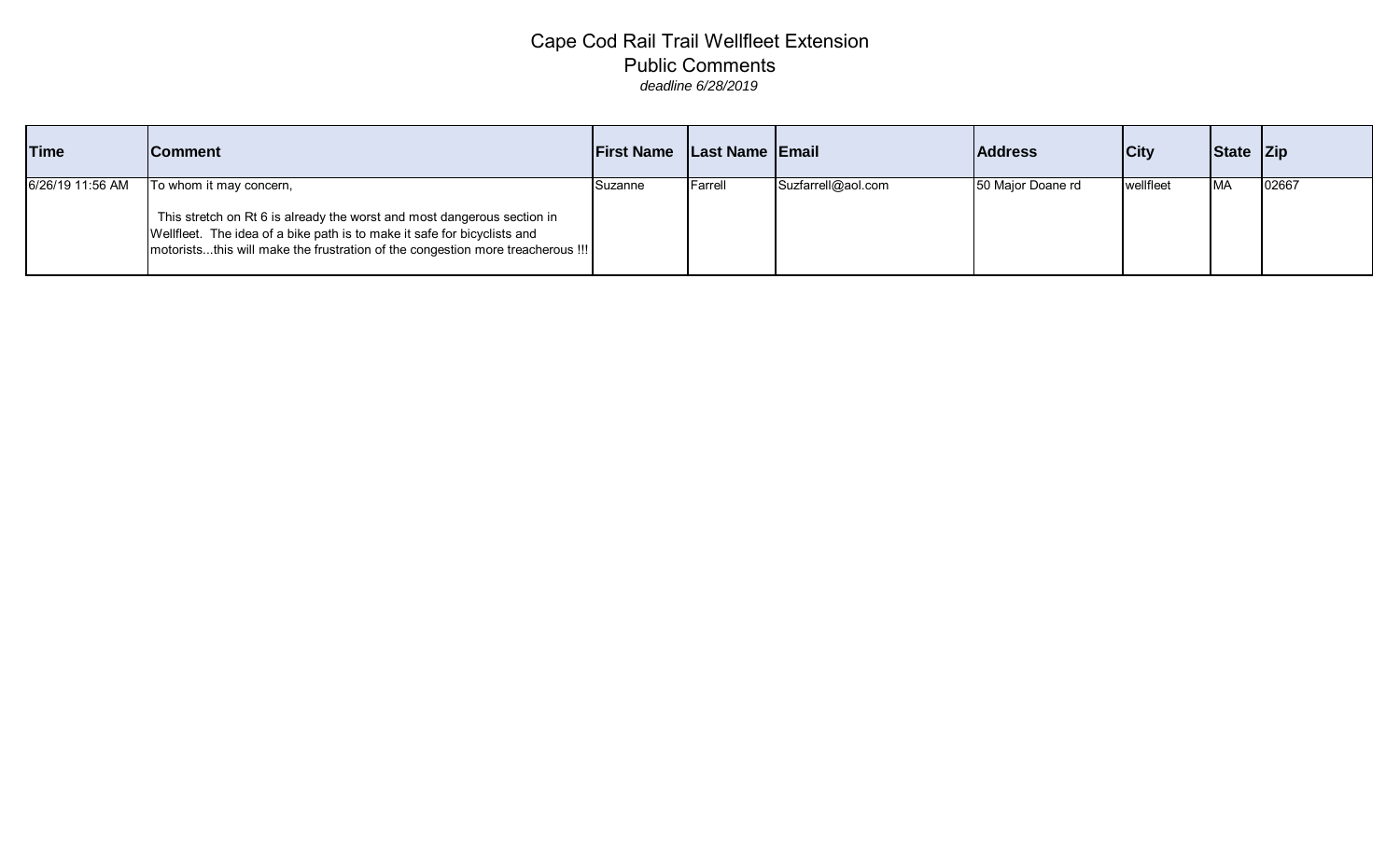| <b>Time</b>     | <b>Comment</b>                                                                                                                                                                                                                                                                                                                                                                                                                                                                                                                                                                                                                                                                                                                                                                                                                                                                                                                                                                                                                                                                                                                                                                                                                                                                                                                                                                                                                                                                                                                                                                                                                                                                                                                                                                                                                                                                                                                                                                                                                                                                                                                           | <b>First Name</b> | <b>Last Name Email</b> |                   | <b>Address</b> | <b>City</b> | State Zip |       |
|-----------------|------------------------------------------------------------------------------------------------------------------------------------------------------------------------------------------------------------------------------------------------------------------------------------------------------------------------------------------------------------------------------------------------------------------------------------------------------------------------------------------------------------------------------------------------------------------------------------------------------------------------------------------------------------------------------------------------------------------------------------------------------------------------------------------------------------------------------------------------------------------------------------------------------------------------------------------------------------------------------------------------------------------------------------------------------------------------------------------------------------------------------------------------------------------------------------------------------------------------------------------------------------------------------------------------------------------------------------------------------------------------------------------------------------------------------------------------------------------------------------------------------------------------------------------------------------------------------------------------------------------------------------------------------------------------------------------------------------------------------------------------------------------------------------------------------------------------------------------------------------------------------------------------------------------------------------------------------------------------------------------------------------------------------------------------------------------------------------------------------------------------------------------|-------------------|------------------------|-------------------|----------------|-------------|-----------|-------|
| 6/27/19 6:33 AM | If you must build a Rail Trail Extension in Wellfleet, please stop at the<br>Wellfleet Hollow State Campground while a better, safer plan is pursued.<br>Your current plan is too risky and problematic because the trailhead and<br>parking lot are at a very congested and dangerous part of Rte 6. Bikers,<br>including families with kids and novices, will be biking on and across Rte 6.<br>Your attempts at the June meeting to ignore Rte 6 (insisting no trail bikers will<br>be on Rte 6 because your signs will indicate the parking lot is "the end of the<br>trail") were absurd and dishonest. Some bikers either won't read or won't<br>obey signs and will continue out to Rte 6 to the Town Center or other<br>destinations off Rte 6. Further, a "trailhead" is not only an "exit" point for trail<br>bikers, it is also an "access" point for others. So, people will be biking to the<br>new trailhead from various locations. Both trail bikers exiting at Rte 6 and<br>people biking to the "trailhead" will be forced to bike against the flow of traffic<br>and/or cross Rte 6. That's dangerous.<br>You tried to distance your Extension and expanded Rte 6 parking lot from the<br>DOT's planned Rte 6 Multi-use Bike Path, but people were not fooled.<br>Previously, you described your "Vision" of a contiguous bike path from<br>Sagamore to Provincetown (using Rte 6 starting in Wellfleet), your partnership<br>with the DOT on this "Vision", and how closely you were working with DOT on<br>the "pinch point" area from the Extension to the Main St. intersection to make<br>the Rte 6 Bike Path "as safe as possible". Yet, now you know virtually nothing<br>about any DOT plans. Seriously?<br>The Wellfleet Townspeople spoke "loud and clear", but you do not listen - we<br>don't want the Extension to reach Rte 6, a parking lot on Rte 6, or a Rte 6 Bike<br>Path. It will be a safety and traffic nightmare. If you must build, please stop<br>the Extension at Wellfleet Hollow State Campground with a new trailhead<br>there while other plans are explored.<br>Barb Taylor, Wellfleet | Barbara           | Taylor                 | paramita8@aol.com | P.O. Box 1420  | Wellfleet   | <b>MA</b> | 02667 |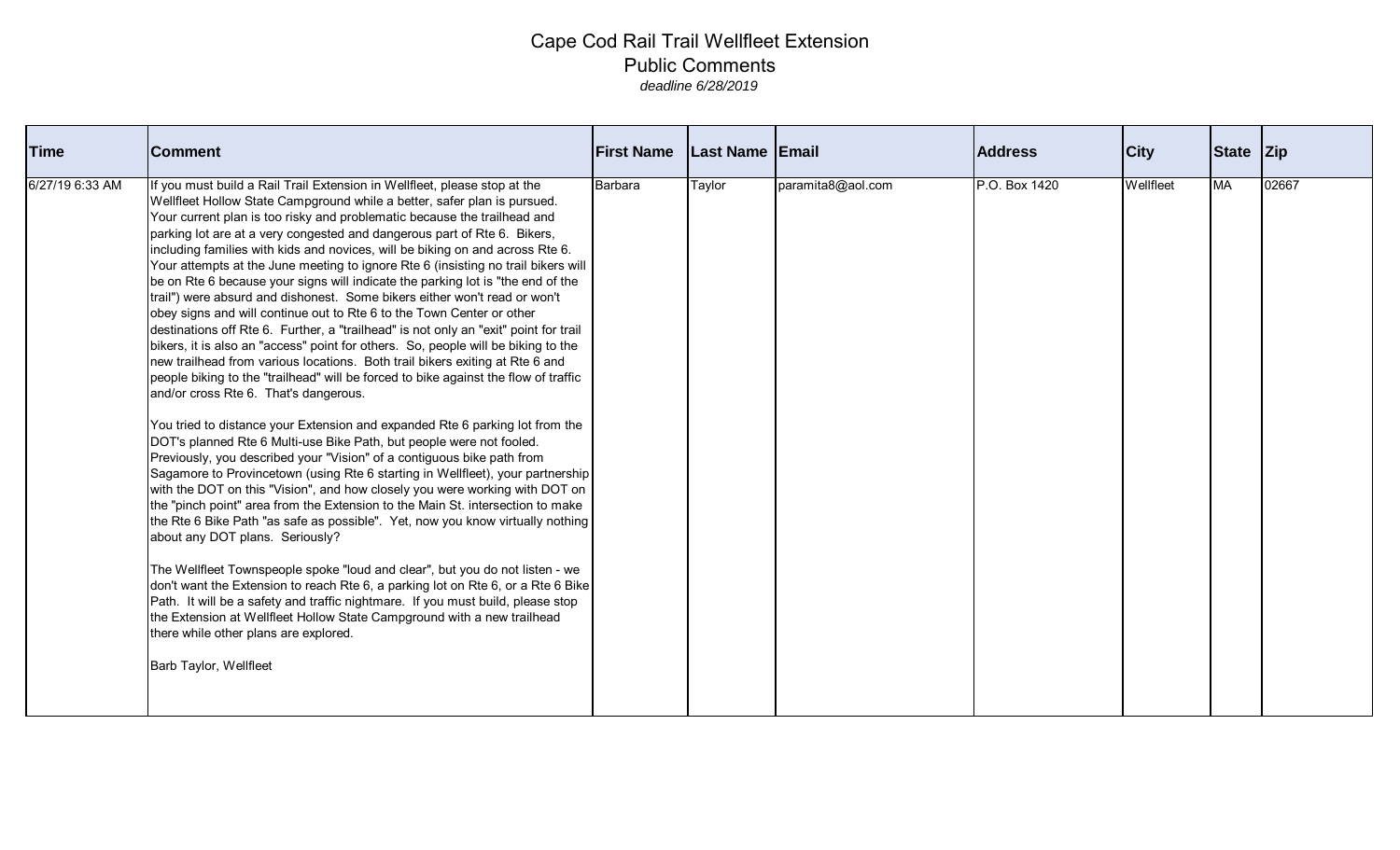| <b>Time</b>     | <b>Comment</b>                                                                                                                                                                                                                                                                                                                                                                                                                                                                                                                                                                                                                                                                                                                                 | <b>First Name</b> | <b>Last Name Email</b> |                              | <b>Address</b>                | <b>City</b>      | State Zip |       |
|-----------------|------------------------------------------------------------------------------------------------------------------------------------------------------------------------------------------------------------------------------------------------------------------------------------------------------------------------------------------------------------------------------------------------------------------------------------------------------------------------------------------------------------------------------------------------------------------------------------------------------------------------------------------------------------------------------------------------------------------------------------------------|-------------------|------------------------|------------------------------|-------------------------------|------------------|-----------|-------|
| 6/27/19 6:36 AM | I am against your "updated" plans to extend the Rail Trail to Route 6, put an<br>even bigger parking lot right on Route 6, and the MassDOT's plans for a bike<br>path on Route 6. It would be ignorant to risk worsening the terrible summer<br>traffic on Route 6 for any reason! Stop the Rail Trail Extension at your new<br>State Campground, Wellfleet Hollow.<br>Robert W. Taylor<br><b>Wellfleet Resident</b>                                                                                                                                                                                                                                                                                                                           | Robert            | Taylor                 | paramita8@aol.com            | P.O. Box 1420                 | Wellfleet        | <b>MA</b> | 02667 |
| 6/27/19 3:34 PM | Hello I am writing this comment in support of alternative 3: Remove Overpass Connor<br>and Accommodate Volumes At-grade. The BU bridge rotary is unsafe for<br>pedestrians and bicyclists, and an at grade street accomplishes this. An at<br>grade street is also much more fiscally responsible and does not cost as<br>much money to maintain. Memorial drive needs more parkland and an at<br>grade intersection to induce more people to bike and walk to work in the<br>dense neighborhoods adjacent to memorial drive. Finally an at grade<br>intersection reduces speeds for cars and as a result will reduce pedestrian<br>and bicyclist injuries and deaths. An at grade intersection is the only sensible<br>solution.<br>Thank you |                   | Ebsary                 | connor.ebsary@protonmail.com | 61 Thatcher Street, Apt<br>1A | <b>Brookline</b> | <b>MA</b> | 02446 |
| 6/27/19 5:06 PM | Do not bring the rail trail to route 6 in wellfleet. You're agency should work<br>with the Town of Wellfleet to keep family cyclists off route 6. Wellfleet town<br>meeting voted to ask the DCR not to pave to Route 6. Rep. Peake and<br>Senator Cyr asked the DCR to cooperate with the town of Wellfleet to develop<br>a safe bike path on a parallel route to route 6. You are a public agency, DCR,<br>not private developers. be the public agency that you are and listen to the<br>public and work with the public. You have a good product in CCRT, let's keep<br>it that way. Let's all win together!                                                                                                                               | peter             | noble                  | idletimesbikeshop@gmail.com  | 2480 state highway            | wellfleet        | <b>MA</b> | 02667 |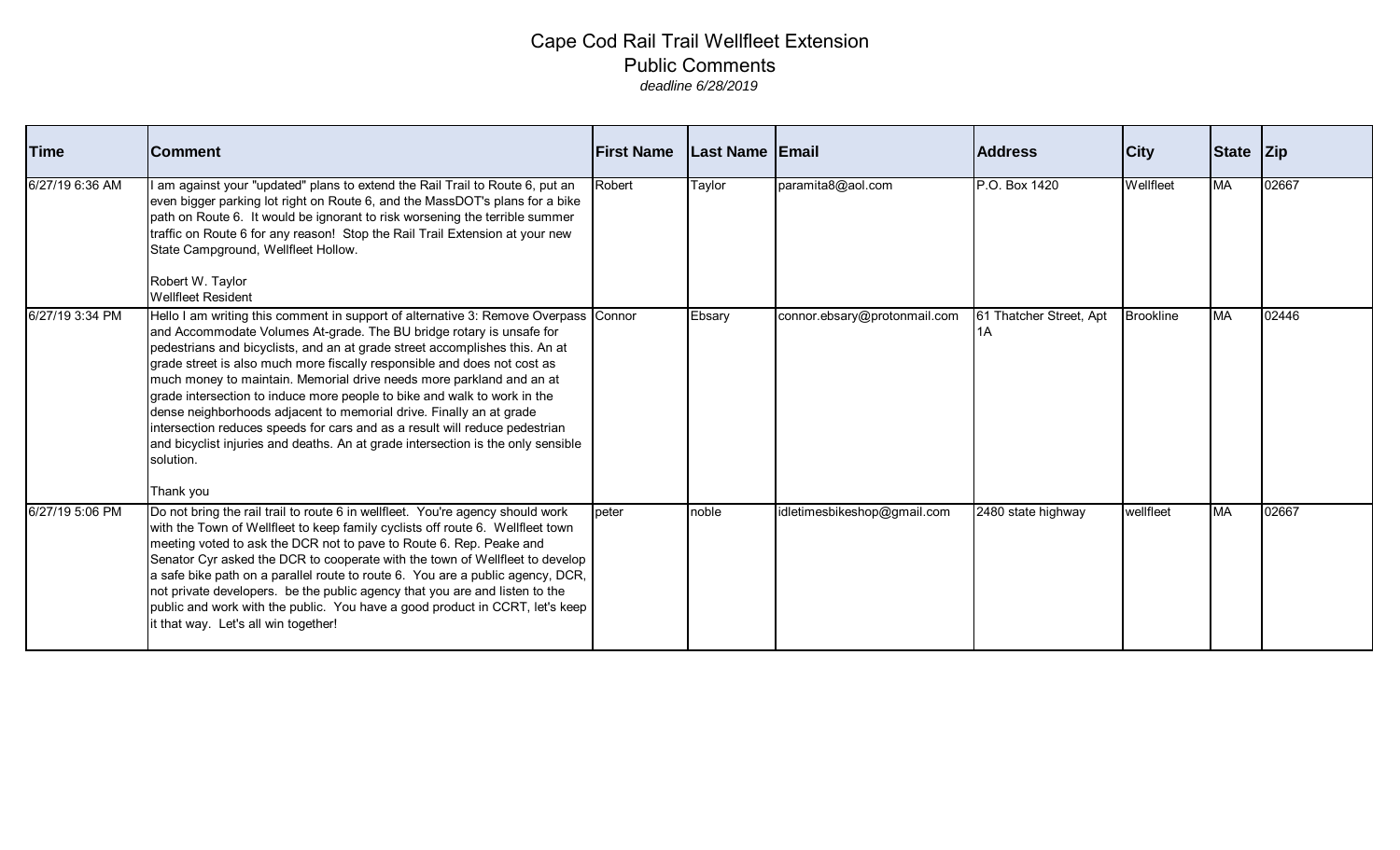| <b>Time</b>     | <b>Comment</b>                                                                                                                                                                                                                                                                                                                                                                                                                                                                                                                                                                                                                                                                                                                                                                                                                                                                                                                                                                                                                                                                                                                                                                                                                                                                                                                                                                                                                                                                                                                                                                      | <b>First Name</b> | <b>Last Name Email</b> |                    | <b>Address</b> | <b>City</b> | State Zip |       |
|-----------------|-------------------------------------------------------------------------------------------------------------------------------------------------------------------------------------------------------------------------------------------------------------------------------------------------------------------------------------------------------------------------------------------------------------------------------------------------------------------------------------------------------------------------------------------------------------------------------------------------------------------------------------------------------------------------------------------------------------------------------------------------------------------------------------------------------------------------------------------------------------------------------------------------------------------------------------------------------------------------------------------------------------------------------------------------------------------------------------------------------------------------------------------------------------------------------------------------------------------------------------------------------------------------------------------------------------------------------------------------------------------------------------------------------------------------------------------------------------------------------------------------------------------------------------------------------------------------------------|-------------------|------------------------|--------------------|----------------|-------------|-----------|-------|
| 6/27/19 5:06 PM | To whom it may concern,<br>Having just finished experiencing a lovely ride on the Cape Cod rail trail from<br>Wellfleet to Orleans and back I would like to share my enthusiastic support for<br>the Cape Cod Rail Trail Wellfleet Extension. Bike trails like the Cape Cod Rail<br>Trail provide enjoyable and safe options for transportation, which reduces air<br>pollution. Bike trails also promote a safe place for cyclists to ride. Trails make<br>communities more attractive places to live.<br>Rail trails also have economic benefits. For example research shows that<br>trails increase the value of nearby properties. They boost spending at local<br>businesses. Communities along trails, often called trail towns, benefit from the<br>influx of visitors going to restaurants, shops and other retail establishments.<br>On longer trails, hotels, bed and breakfasts, and outdoor outfitters benefit.<br>When considering where to move, homebuyers rank walking and biking paths<br>as one of the most important features of a new community.<br>believe the benefits represent a huge economic return on the money invested<br>into trail projects. The costs of land acquisition for trails, trail construction and<br>maintenance are far outweighed by the economic benefits generated by trails.<br>They provide recreation, health, transportation and environmental benefits<br>collectively which can contribute to an overall enhanced quality of life for our<br>community.<br>I hope this project is successful.<br>Respectfully,<br>Kristen Reed | Kristen           | Reed                   | reedkr29@gmail.com | P.O. Box 1307  | Truro       | <b>MA</b> | 02666 |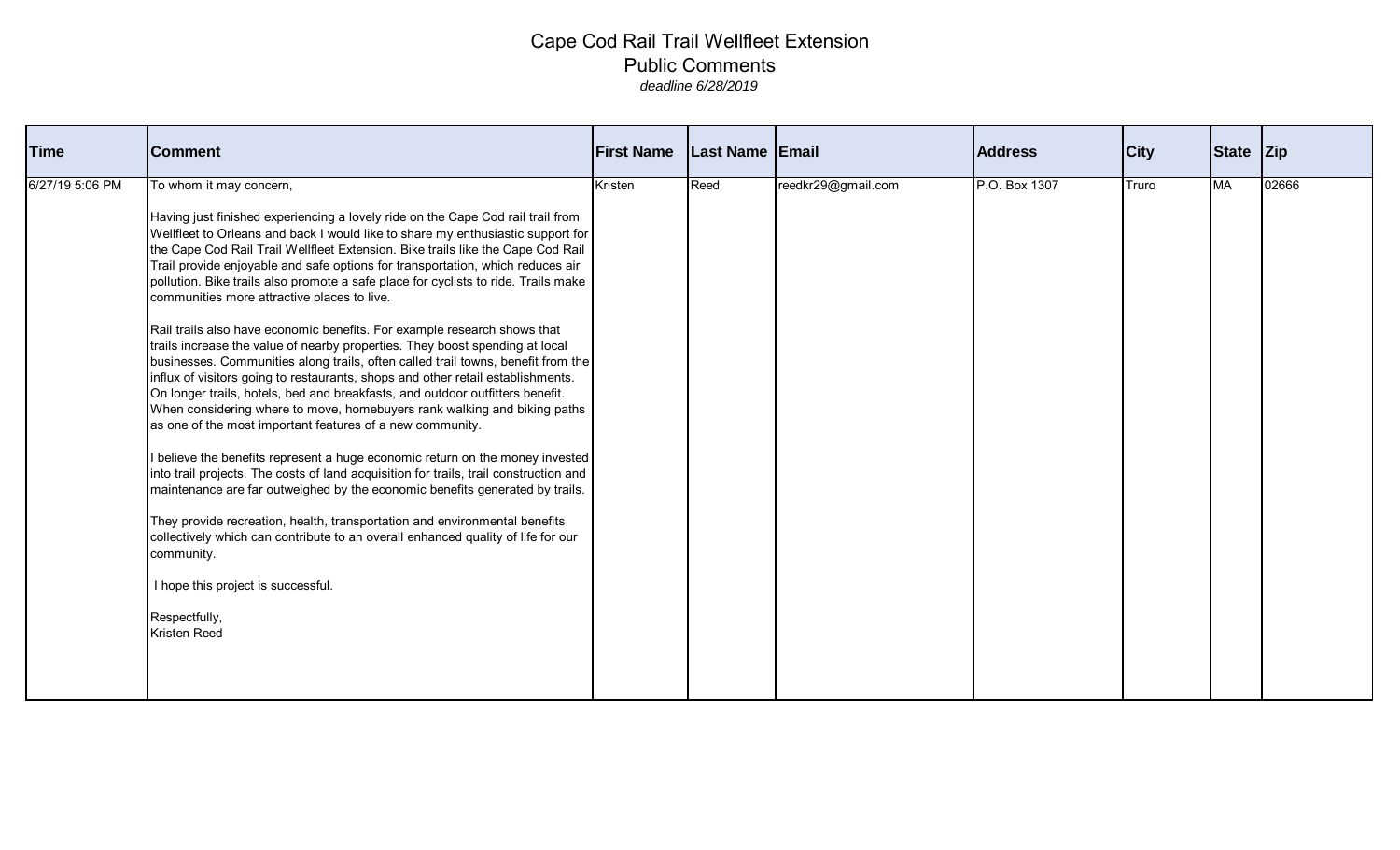| <b>Time</b>     | <b>Comment</b>                                                                                                                                                                                                                                                                                                                                                                                                                                                                                                                                                                                                                                                                                                                                                                                                                                                                                                                                                                               | <b>First Name</b> | Last Name   Email |                              | <b>Address</b>   | <b>City</b> | State Zip |       |
|-----------------|----------------------------------------------------------------------------------------------------------------------------------------------------------------------------------------------------------------------------------------------------------------------------------------------------------------------------------------------------------------------------------------------------------------------------------------------------------------------------------------------------------------------------------------------------------------------------------------------------------------------------------------------------------------------------------------------------------------------------------------------------------------------------------------------------------------------------------------------------------------------------------------------------------------------------------------------------------------------------------------------|-------------------|-------------------|------------------------------|------------------|-------------|-----------|-------|
| 6/27/19 5:37 PM | Please, please, please reconsider the current intended route of the rail trail<br>extension. So dangerous to end up on Rte 6. Take a drive down here yourself<br>in the coming weeks and see for yourself. People here visiting with families<br>think these are country roads. You are being unrealistic to think that all will<br>stop at parking lot. Knowing that Wellfleet center is just across the highway,<br>many will continue on and then attempt to cross. So many things to go wrong<br>with the traffic and entering and leaving of stores along that way. Mid-June-<br>Sept I never go down Cahoon Hollow Rd to try to enter Rte 6 even though it<br>would be shorter for me. Too many vehicles with too many options for turns or<br>straightaway and having to watch for cyclists would make it even more<br>dangerous. How would you feel if you were responsible for causing injury to<br>someone simply because of vehicle and cyclist congestion? Please<br>reconsider. | Joyce             | Angelelli         | robert.angelelli@comcast.net | 200 Somerset Ave | Wellfleet   | <b>MA</b> | 02667 |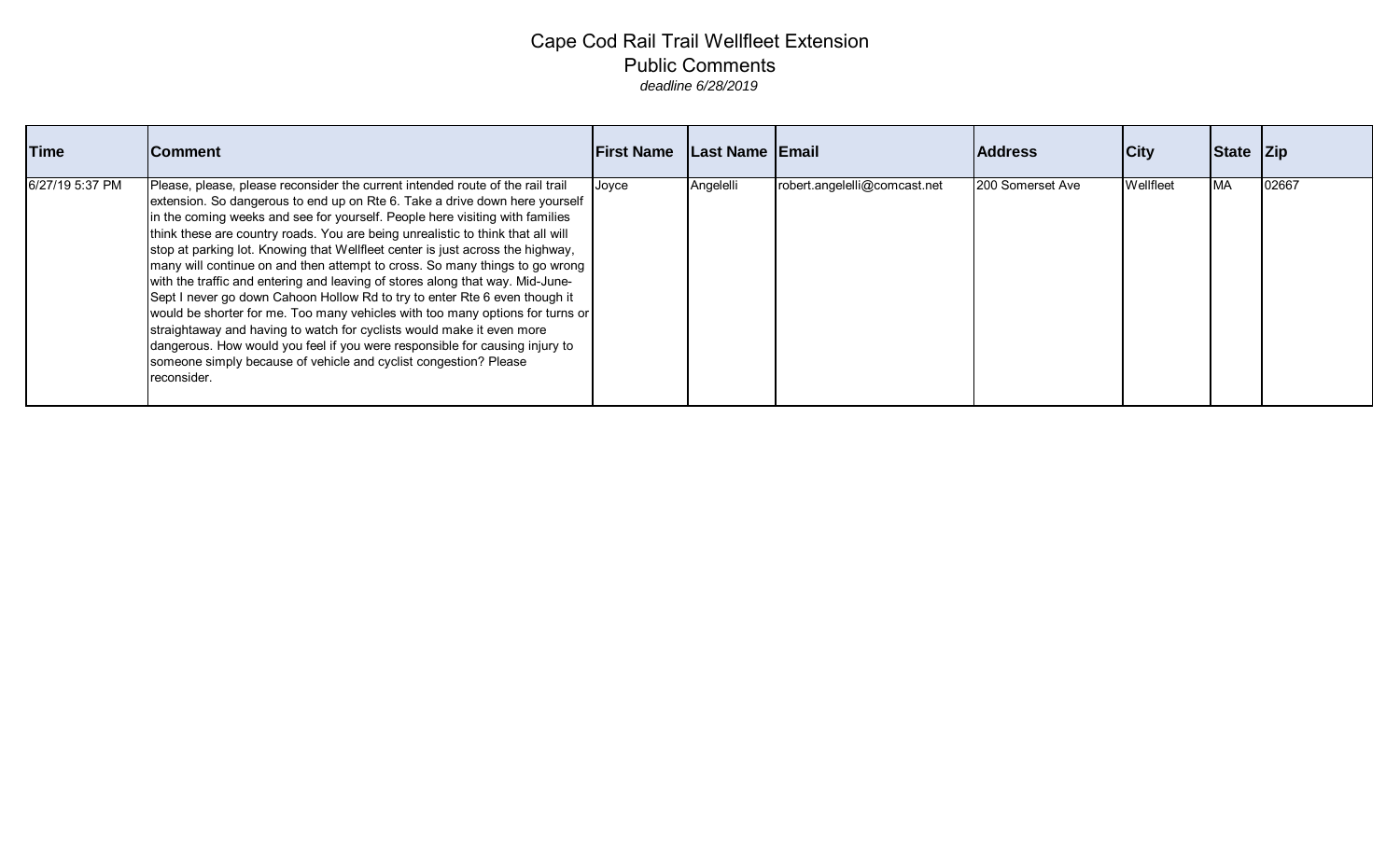| <b>Time</b>      | <b>Comment</b>                                                                                                                                                                                                                                                                                                                                                                                                                                                                                                                                                                                                                                                                                                                                                                                                                                                                                                                                                                                                                                                                                                                                                                                                                                                                                                                                                                                                                                                                                                                                                                                                                                                                                                                                                                                                                                | <b>First Name</b> | <b>Last Name Email</b> |                      | <b>Address</b>                    | <b>City</b>      | <b>State</b> | Zip   |
|------------------|-----------------------------------------------------------------------------------------------------------------------------------------------------------------------------------------------------------------------------------------------------------------------------------------------------------------------------------------------------------------------------------------------------------------------------------------------------------------------------------------------------------------------------------------------------------------------------------------------------------------------------------------------------------------------------------------------------------------------------------------------------------------------------------------------------------------------------------------------------------------------------------------------------------------------------------------------------------------------------------------------------------------------------------------------------------------------------------------------------------------------------------------------------------------------------------------------------------------------------------------------------------------------------------------------------------------------------------------------------------------------------------------------------------------------------------------------------------------------------------------------------------------------------------------------------------------------------------------------------------------------------------------------------------------------------------------------------------------------------------------------------------------------------------------------------------------------------------------------|-------------------|------------------------|----------------------|-----------------------------------|------------------|--------------|-------|
| 6/27/19 7:24 PM  | urge the DCR to reconsider plans to extend the rail trail in Wellfleet all the<br>way to Route 6 at this time.<br>The majority of residents are not opposed to an extensionmost are opposed<br>to the extension to a parking lot on Route 6 out of concern for safety. We<br>know people are going to want to have a destination other than a parking<br>lotPJs maybe, down town Wellfleet perhapsboth require cycling on one of<br>the busiest sections of Route 6 in Wellfleet prior to any improvements to that<br>roadway. For anyone to think that posting signs in the lot will cause people to<br>turn around and not venture further onto Route 6 is naive at best.<br>At the May public meeting, DCR representatives continued to hold that the the<br>DCR rail trail extension project is distinct/separate from the Route 6<br>improvement plans. If this is so, why not stop the extension at Wellfleet<br>Hollow Campground? Why does it need to go all the way to Route 6 right<br>now? Visitors to the campground would still be serviced by a convenient bike<br>path that could take them all the way to Dennis and further if they choose.<br>What difference will another 5 minute extension in the other direction matter<br>for now?<br>Currently, the Wellfleet Bike and Pathways Committee is looking into<br>alternatives to the Route 6 terminus plan. I hope DCR will work actively with<br>that committee and the National Seashore to insure that other options are<br>explored and, if rejected, clearly documented as to why.<br>Although DCR representatives stated they were going to take our comments<br>from the October meeting seriously, the only difference in the presentation<br>made by DCR in May was the addition of a larger parking lot.<br>call upon you to respond to our concerns this time. | Kathrine          | Letourneau             | kcletourneau@aol.com | 150 Governor Foss Drive Wellfleet |                  | <b>MA</b>    | 02667 |
| 6/27/19 10:34 PM | I support the proposal without reservation. I do not believe the plan will "dump Michael<br>pedestrians or bicyclists onto Rt.6<br>Additionally, it is clear that most of the opponents are against this due to<br>personal preferences to minimize participation and continuation of this<br>valuable asset to Cape Cod.                                                                                                                                                                                                                                                                                                                                                                                                                                                                                                                                                                                                                                                                                                                                                                                                                                                                                                                                                                                                                                                                                                                                                                                                                                                                                                                                                                                                                                                                                                                     |                   | Farah                  | michaelfarah@me.com  | 25 Ships Lantern Rd.              | North Eastham MA |              | 02651 |
| 6/28/19 12:00 PM | DCR should install overpass at route 6 end of bike trail and create two bike<br>lanes heading north and south<br>Less curb cuts get people over Route 6 safely<br>Thanks Gary Joseph                                                                                                                                                                                                                                                                                                                                                                                                                                                                                                                                                                                                                                                                                                                                                                                                                                                                                                                                                                                                                                                                                                                                                                                                                                                                                                                                                                                                                                                                                                                                                                                                                                                          | Gary              | Joseph                 | suffano@hotmail.com  | 366 Old Kings Hwy                 | Wellfleet        | MA           | 02667 |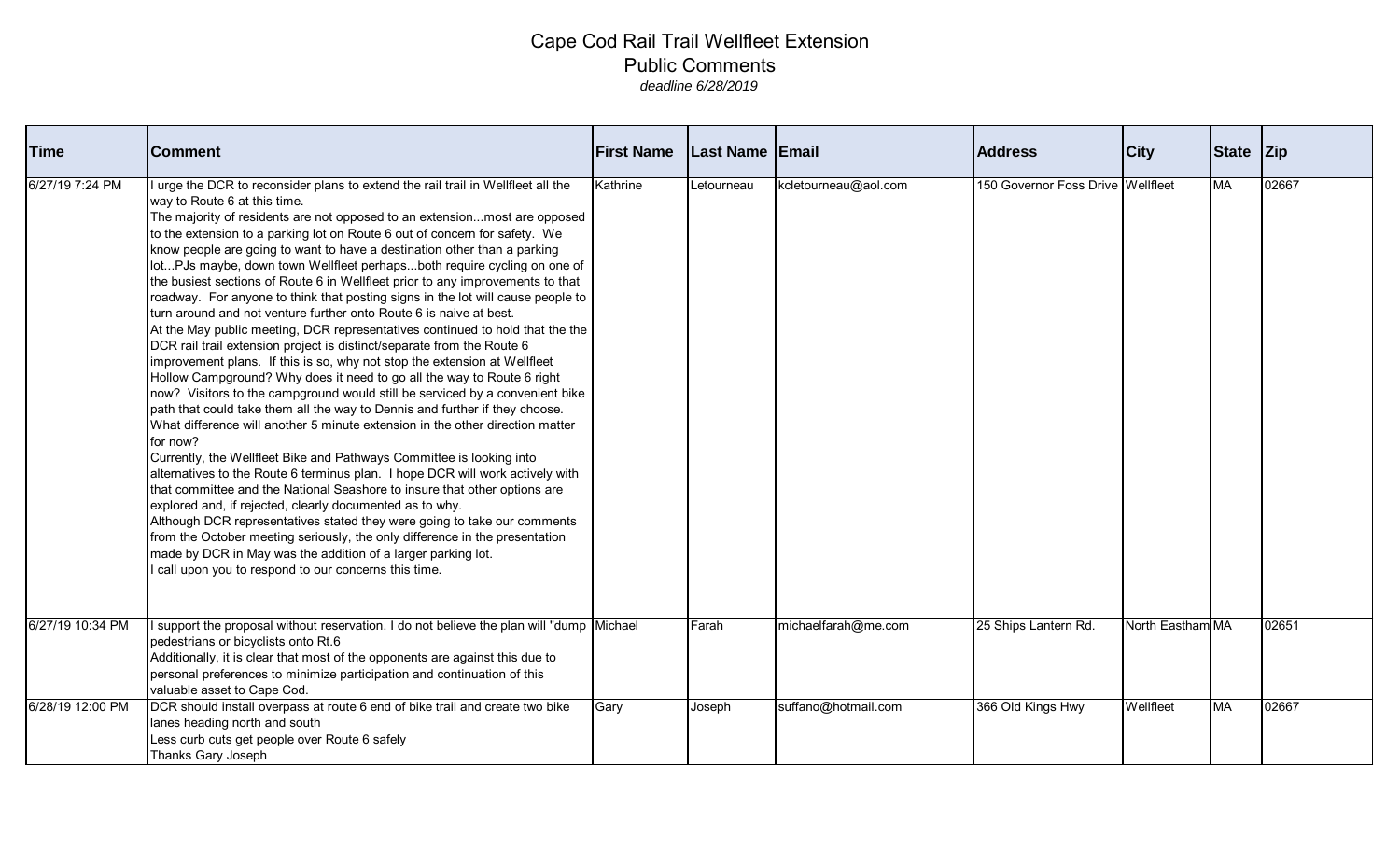| <b>Time</b>     | <b>Comment</b>                                                                                                                                                                                                                                                                                                                                                                                                                                                                                                                                                                                                                                                                                                                                                                                                                                                                                                                                                                                                                                                                                                                                                                                                                                                                                                                                                                                                                                                                                                                                                                                                                                                                                                                                                                                                                                                                                                                                                                                                                                                                                                                        | <b>First Name</b> | Last Name Email |                      | <b>Address</b>    | <b>City</b>       | State Zip |       |
|-----------------|---------------------------------------------------------------------------------------------------------------------------------------------------------------------------------------------------------------------------------------------------------------------------------------------------------------------------------------------------------------------------------------------------------------------------------------------------------------------------------------------------------------------------------------------------------------------------------------------------------------------------------------------------------------------------------------------------------------------------------------------------------------------------------------------------------------------------------------------------------------------------------------------------------------------------------------------------------------------------------------------------------------------------------------------------------------------------------------------------------------------------------------------------------------------------------------------------------------------------------------------------------------------------------------------------------------------------------------------------------------------------------------------------------------------------------------------------------------------------------------------------------------------------------------------------------------------------------------------------------------------------------------------------------------------------------------------------------------------------------------------------------------------------------------------------------------------------------------------------------------------------------------------------------------------------------------------------------------------------------------------------------------------------------------------------------------------------------------------------------------------------------------|-------------------|-----------------|----------------------|-------------------|-------------------|-----------|-------|
| 6/28/19 1:31 PM | I fully support any extension of the Cape Cod Rail Trail! I would also support<br>safety improvements to the Route 6 corridor.                                                                                                                                                                                                                                                                                                                                                                                                                                                                                                                                                                                                                                                                                                                                                                                                                                                                                                                                                                                                                                                                                                                                                                                                                                                                                                                                                                                                                                                                                                                                                                                                                                                                                                                                                                                                                                                                                                                                                                                                        | Michael           | Proscia         | mtproscia@gmail.com  | 16 Jessie St      | Swampscott        | <b>MA</b> | 01907 |
| 6/28/19 1:46 PM | I support efforts to encourage bicycling as a transportation mode but am<br>concerned about the path's suburban/auto centric design which seems<br>contrary to DCR's mission to "protect, promote and enhance the<br>commonwealth's natural, cultural and recreational resources." The excessive<br>alteration and paving of this scenic area would impact its beauty and the<br>essence of what Wellfleet residents and visitors treasure about our town. A<br>context sensitive design that reflects Wellfleet's natural and cultural character<br>is possible.<br>The suburban approach of adding parking lots to accompany a new bike trail<br>defeats a key benefit of building a bike path, which is reduced car trips and<br>vehicle emissions. Creation of a new parking lot will induce more car travel.<br>The nearby parking area at Lecount Hollow has plenty of spaces available and<br>fills to capacity only a few days a year during peak season. Expanding this<br>parking area also is unnecessary and will impact the neighborhood character<br>and the adjacent wetlands. Pavement markings and signage would be a<br>better way to address circulation/safety concerns.<br>The proposed access road would further impact the scenic nature of the area<br>and also is unnecessary. In an area with rare plant and wildlife habitat<br>(including box turtles, spade foot toads, broom crowberry and more),<br>minimizing disturbance should be a top priority. The few houses that have<br>access to the railroad bed (Im one) dont need a new access road. For this<br>short distance, vehicles could use/share the trail.<br>A context sensitive design that respects the area's rural character is possible.<br>Wellfleetians and visitors to Wellfleet appreciate our sandy trails and dirt<br>roads, and many of us would prefer using a hardened non asphalt surface for<br>the bike path.<br>I hope that DCR listens to Wellfleet residents and works with us to create a<br>bike path that expands transportation options, reduces car trips, and protect<br>Wellfleet's natural and cultural resources. | Martha            | Hevenor         | marthahe@comcast.net | <b>PO Box 713</b> | SOuth Wellflee MA |           | 02663 |
|                 |                                                                                                                                                                                                                                                                                                                                                                                                                                                                                                                                                                                                                                                                                                                                                                                                                                                                                                                                                                                                                                                                                                                                                                                                                                                                                                                                                                                                                                                                                                                                                                                                                                                                                                                                                                                                                                                                                                                                                                                                                                                                                                                                       |                   |                 |                      |                   |                   |           |       |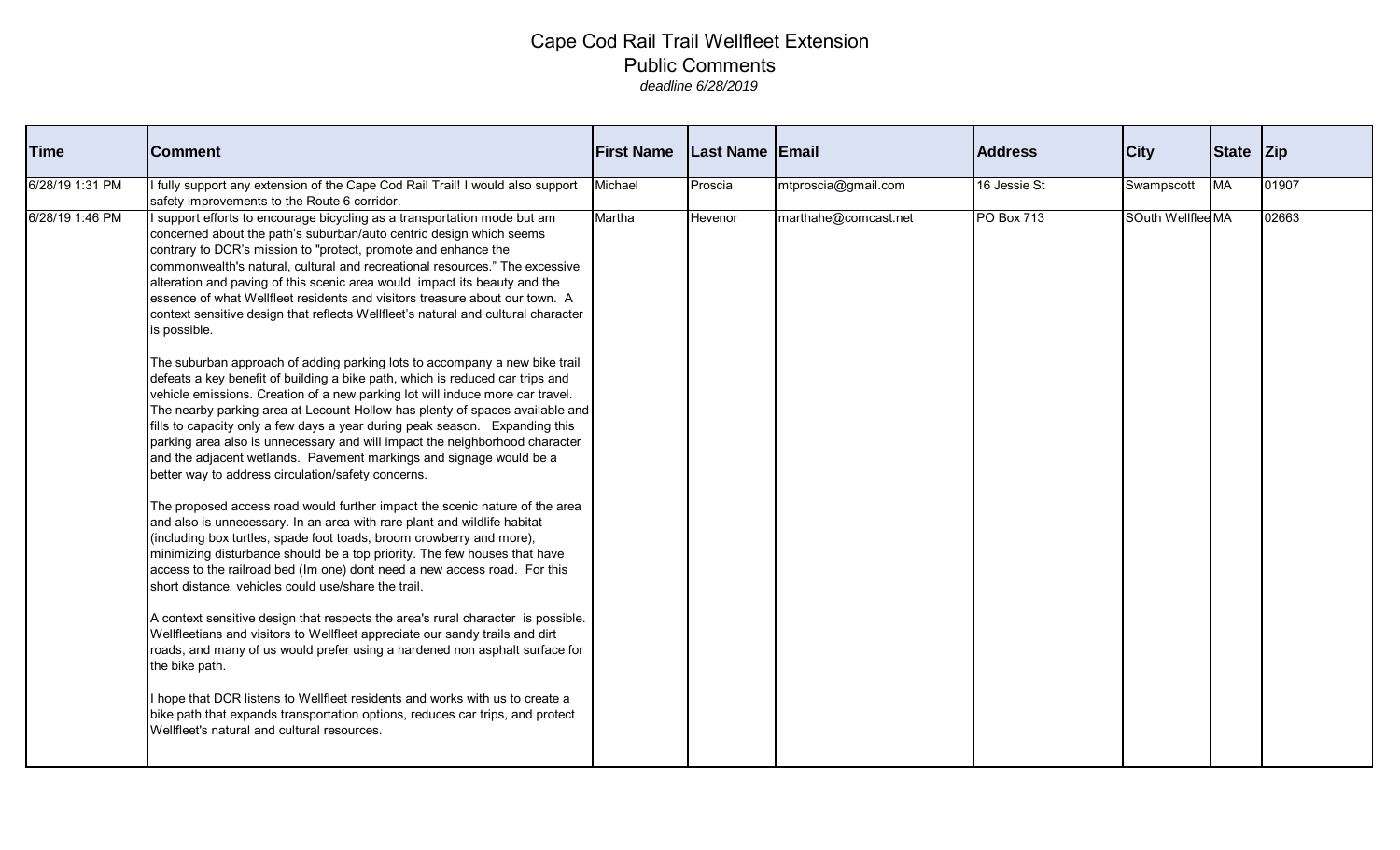| <b>Time</b>     | <b>Comment</b>                                                                                                                                                                                                                                                                                                                                                                                                                                                                                                                                                                                                                                                                                                                                                                                                                                                                                                                            | <b>First Name</b> | Last Name Email |                  | <b>Address</b>                          | <b>City</b> | State Zip |       |
|-----------------|-------------------------------------------------------------------------------------------------------------------------------------------------------------------------------------------------------------------------------------------------------------------------------------------------------------------------------------------------------------------------------------------------------------------------------------------------------------------------------------------------------------------------------------------------------------------------------------------------------------------------------------------------------------------------------------------------------------------------------------------------------------------------------------------------------------------------------------------------------------------------------------------------------------------------------------------|-------------------|-----------------|------------------|-----------------------------------------|-------------|-----------|-------|
| 6/28/19 4:15 PM | Extending the two-way recreational trail along Route 6 from the old railroad<br>line has the potential to turn Wellfleet into Blood Alley.<br>Human nature is against the riders traveling toward Orleans. Drivers entering<br>onto Route 6 toward Truro will look to their left, ensure that nobody is coming<br>and commence to enter onto Route 6. They're very likely not to notice cyclists<br>riding in the opposite direction. Given the number of curb cuts that already<br>exist on that stretch of road, and knowing that the expansion of Cumberland<br>Farms to include gasoline pumps, there is a lot of traffic entering from those<br>curb cuts, and a high potential for accidents.<br>Add in a parking lot that will inadvertently be providing pond access to non-<br>residents and overflow parking for Wellfleet events, cycles will have yet<br>another hazard to navigate. The Route 6 plan is a really awful idea. | David             | <b>Drabkin</b>  | dmdmkt@yahoo.com | 62 Joshua Lane, PO Box Wellfleet<br>752 |             | <b>MA</b> | 02667 |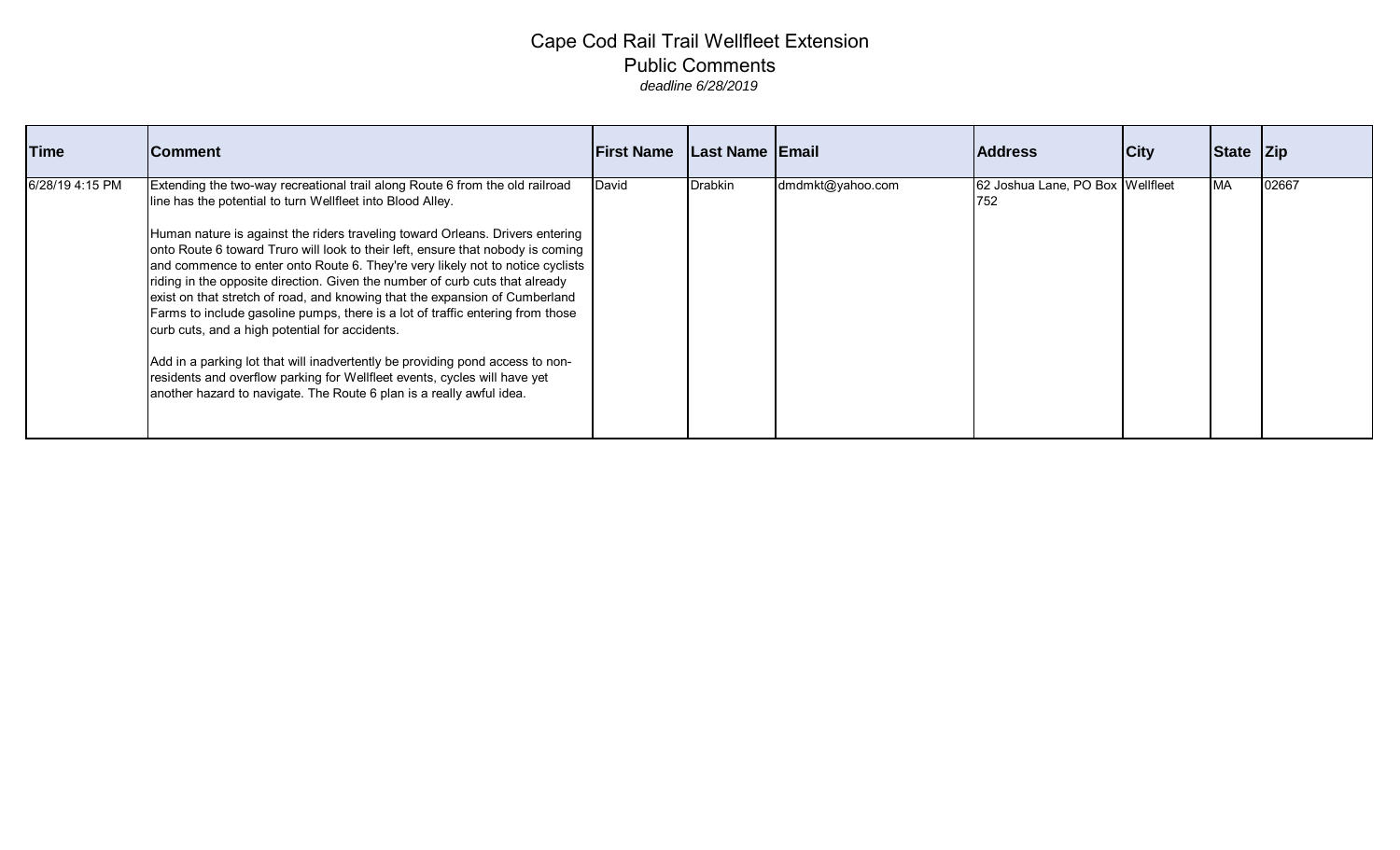| Time             | <b>Comment</b>                                                                                                                                                 | <b>First Name</b> | <b>Last Name Email</b> |                       | <b>Address</b>                   | <b>City</b> | State Zip |       |
|------------------|----------------------------------------------------------------------------------------------------------------------------------------------------------------|-------------------|------------------------|-----------------------|----------------------------------|-------------|-----------|-------|
| 6/28/19 11:59 PM | To whom it may concern,                                                                                                                                        | Stephen           | <b>Buckley</b>         | sbuckley714@gmail.com | 15 Balfour Lane, Suite T Chatham |             | MA        | 02633 |
|                  | The purpose of this message is to provide comment to DCR's proposed Rail<br>Trail Extension of the Cape Cod Rail Trail to end at U.S. Route 6 in Wellfleet.    |                   |                        |                       |                                  |             |           |       |
|                  | The DCR's latest design for the subject project has materially changed from<br>the one that was reviewed and approved by the MEPA Office this past<br>January. |                   |                        |                       |                                  |             |           |       |
|                  | https://www.mass.gov/service-details/cape-cod-rail-trail-wellfleet-extension-<br>project                                                                       |                   |                        |                       |                                  |             |           |       |
|                  | "if there is any material change in a Project "                                                                                                                |                   |                        |                       |                                  |             |           |       |
|                  | https://www.mass.gov/regulations/301-CMR-1100-mepa-regulations#11-10-<br>project-changes-and-lapses-of-time                                                    |                   |                        |                       |                                  |             |           |       |
|                  | As a condition of the MEPA Certification, the DCR was instructed to "consult<br>with the MEPA Office regarding any project changes."                           |                   |                        |                       |                                  |             |           |       |
|                  | The DCR should comply with that instruction by the MEPA Office.                                                                                                |                   |                        |                       |                                  |             |           |       |
|                  | best,                                                                                                                                                          |                   |                        |                       |                                  |             |           |       |
|                  | Stephen Buckley<br>Chatham, Mass.                                                                                                                              |                   |                        |                       |                                  |             |           |       |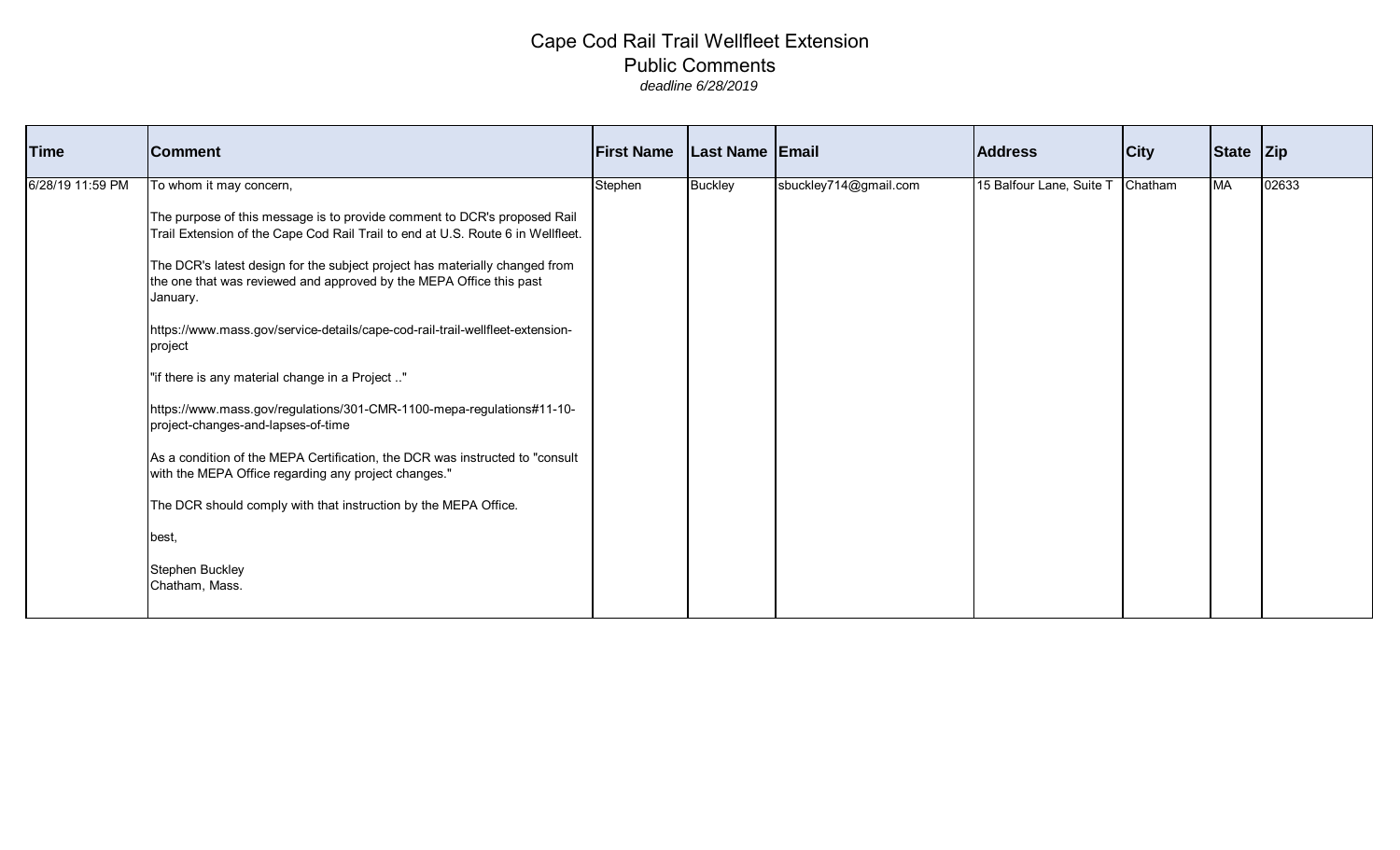| <b>Time</b>      | <b>Comment</b>                                                                                                                                                                                                                                                                                                                                                                                                                                                                                                                                                                                                                                                                                                                                                                                                                                                                                                                                                                                                                                                                                                                                                                                                                     | <b>IFirst Name</b> | Last Name Email |                          | <b>Address</b>     | City      | State Zip |       |
|------------------|------------------------------------------------------------------------------------------------------------------------------------------------------------------------------------------------------------------------------------------------------------------------------------------------------------------------------------------------------------------------------------------------------------------------------------------------------------------------------------------------------------------------------------------------------------------------------------------------------------------------------------------------------------------------------------------------------------------------------------------------------------------------------------------------------------------------------------------------------------------------------------------------------------------------------------------------------------------------------------------------------------------------------------------------------------------------------------------------------------------------------------------------------------------------------------------------------------------------------------|--------------------|-----------------|--------------------------|--------------------|-----------|-----------|-------|
| 6/30/19 11:58 PM | I am very concerned about the safety of car passengers with the proposed<br>ending of the bike path on Rt. 6. With the additional number of cars entering<br>and exiting the parking lot it will add another curb cut to one of the most<br>congested sections of Wellfleet with 11 curbcuts on east side of Rt.6 in less<br>than a mile of roadway. There is often gridlock during the daytime summer<br>months. When not bumper to bumper, then cars are speeding by. There is no<br>moderation. Also, the majority of summer motorists are visitors who are not<br>familiar with the road. This bike path will end just where the DOT is<br>unbelievably planning to put a double bike lane on the ocean side of RT 6<br>which will make entering and exiting Rt6 on this stretch of road almost<br>impossible during the day and put bikers as well as motorists at increased<br>risk. The DCR, the town of Wellfleet and the National Seashore should work<br>together to develop a safer bike path through Wellfleet away from RT. 6.<br>There are other bike paths in the National Seashore, and Wellfleet deserves<br>similar consideration in accordance with the resolution passed by residents of<br>Wellfleet this yr. | Linda              | Scerbinski      | watch4979-shop@yahoo.com | 30 Major Doane rd. | Wellfleet | <b>MA</b> | 02667 |
|                  |                                                                                                                                                                                                                                                                                                                                                                                                                                                                                                                                                                                                                                                                                                                                                                                                                                                                                                                                                                                                                                                                                                                                                                                                                                    |                    |                 |                          |                    |           |           |       |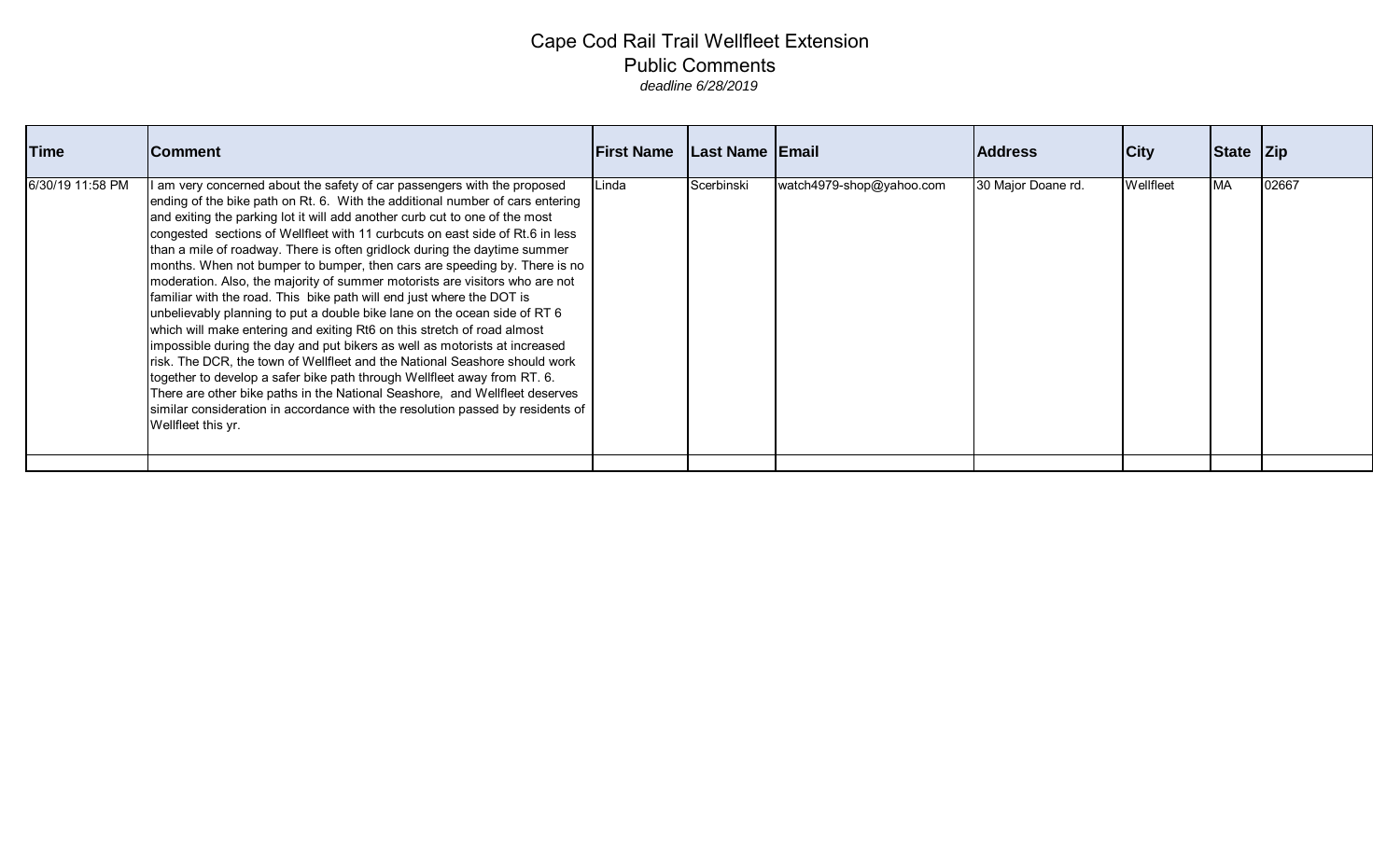From! Carol Magher<br>Wellfleet

 $cot 1$  of 2

Comments re: Wellfleet CCRT expansion

The meeting held on June 13, 2019 to explain the preferred alternate plan for the CCRT in Wellfleet was a travesty and a stunning example of bureaucratic disregard for the citizens you profess to serve.

Mr Roy began the meeting by saying that this alternate plan was based on the concerns with the original plan as expressed by the community. Yet, the Santec representative began his presentation of slides by saying that not much had changed in the new plan from the plan originally presented on Oc 22, 2018.

Minor changes were:

- A list showing proposed planting's
- Some further explanation about the Old County Rd crossing.

Two MAJOR changes were:

- · Significant increase in the size of the parking area and a change in location closer to RT 6.
- A complete removal of any reference to or admission of coordination with the DOT plan to link the CCRT to a two lane bike path on RT 6. Stronger signage was added announcing that the terminus lot was the end of the CCRT, and no reference to or visual of, RT 6 was made. (in October there were several pictures of the DOT plan and much discussion of how the CCRT would link to the RT 6 path).

Written comments had been submitted to DCR after the October meeting. During the 8 month gap between the two meetings, DCR did not hold one public forum or meeting to gather additional opinions and suggestions from the citizens of Wellfleet. (Both citizens and Senator Cyr repeatedly asked for additional meetings to be held, but none were scheduled.) A "private" meeting attended by representatives from both DCR and DOT was held with business owners on RT 6, two weeks before the public citizens meeting in June.

At the October presentation many citizens expressed concerns and fears about bringing the CCRT trail out to RT 6. In written comments, many resident expressed concerns about the wisdom of the plan and urged the DCR and DOT to rethink the concept. It is baffling how Mr Roy and the DCR officials could have concluded that an expansion to the parking lot addressed the concerns they heard at the October meeting. Unless there were other comments made, ones that have not been made public, I do not believe anyone ever expressed concern that the parking area was too small. No one ever wanted the lot moved closer to RT 6. And yet, Mr Roy suggested that changes in the parking area reflected comments that had been submitted. Who made those suggestions?

After the October meeting, a group of citizens in Wellfleet mobilized to inform the citizens of Wellfleet about the plan. In January, 2019; a public meeting was held outlining the DCR/DOT plan. Petitions began circulating asking the DCR /DOT to put a pause on the planning and to meet with the citizens, and BOS of Wellfleet to develop a safer plan. There was media coverage and interviews in the " CC Times", "The Cape Codder " and "The Banner" about these efforts. Many letters to the editors and opinion pieces appeared in a variety of papers. Many, many letters were written to Senator Cyr and Representative Peake. Their offices requested that DCR hold meetings to deal with the negative feedback. At Town meeting the citizens passed a warrant article asking the BOS to request a halt in planning and to begin a cooperative effort with the DCR/DOT and the citizens to develop a safer, better bike plan. One has to assume DCR and DOT were aware of at least some of these activities. Again, it is impossible to understand how Mr Roy could say that DCR listened to feedback and thought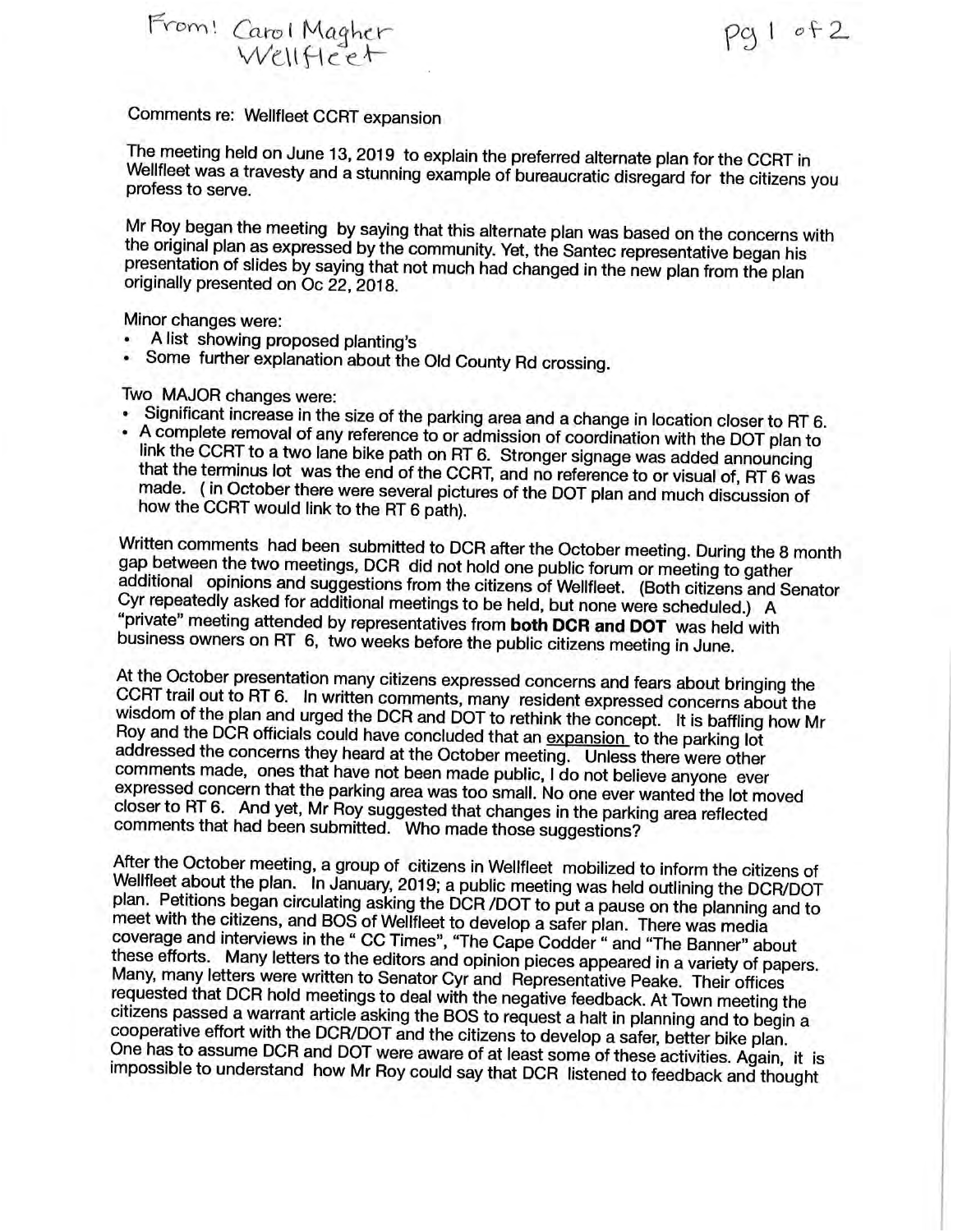$Pa2$  of 2

that an expansion of the Parking Lot was a solution to Wellfleet's request to eliminate the parking area on RT 6.

Mr Roy was evasive and deceitful at the June meeting when he tried to distance DCR from the DOT project. At the October meeting Dan Driscoll spent a significant amount of time explaining the two way bike path on RT 6. He extolled the tremendous tourism gains for the Cape when there was a completed bike path from the the Bridge all the way to Provincetown, which would include the RT 6 portion that just happened to begin at the exact point the CCRT proposed plan ended. When questioned about the significant threats to bicycle and motor vehicle safety, Mr Driscoll said the path would never be completely safe, but that it would be "as safe as possible". When DOT and DCR met with the RT 6 business owners they were not talking only about the extension of the CCRT. Obviously DOT and DCR have been coordinating plans for years, and simply removing any reference to RT 6 from the June meeting did not fool anyone. The folks in Wellfleet are not stupid.

The DCR and DOT plans are linked, and as such need to be considered as one plan. The citizens of Wellfleet, spoke in an almost unanimous voice at the recent meeting: Wellfleet does not want a CCRT parking lot on RT 6. Wellfleet doe not want a bike path on RT 6. The current preferred alternate plan as proposed by DCR needs to be tossed out. The CCRT expansion should end at the new South Wellfleet Campground., until alternate routes that don't involve RT 6 are found. A new trail head terminus parking area could also be built at the Campground.

Wellfleet wants the DCR, the DOT, the BOS, the Wellfleet Bike and Pathways Committee and other concerned citizens to begin a new dialogue about alternative routes The CNS should be brought into the discussion. There are alternate routes and other solutions for expanding biking opportunities on the Outer Cape.

Wellfleet and all citizens and tourists deserve a SAFE and SCENIC bike path. Another petition, one asking Governor Baker to step in and call a halt to the current plan, is circulating around the community. It is rapidly gaining signatures. Are you listening Mr Roy?. Have you heard us this time?

**Carol Magher M& Howard CH** Wellfleet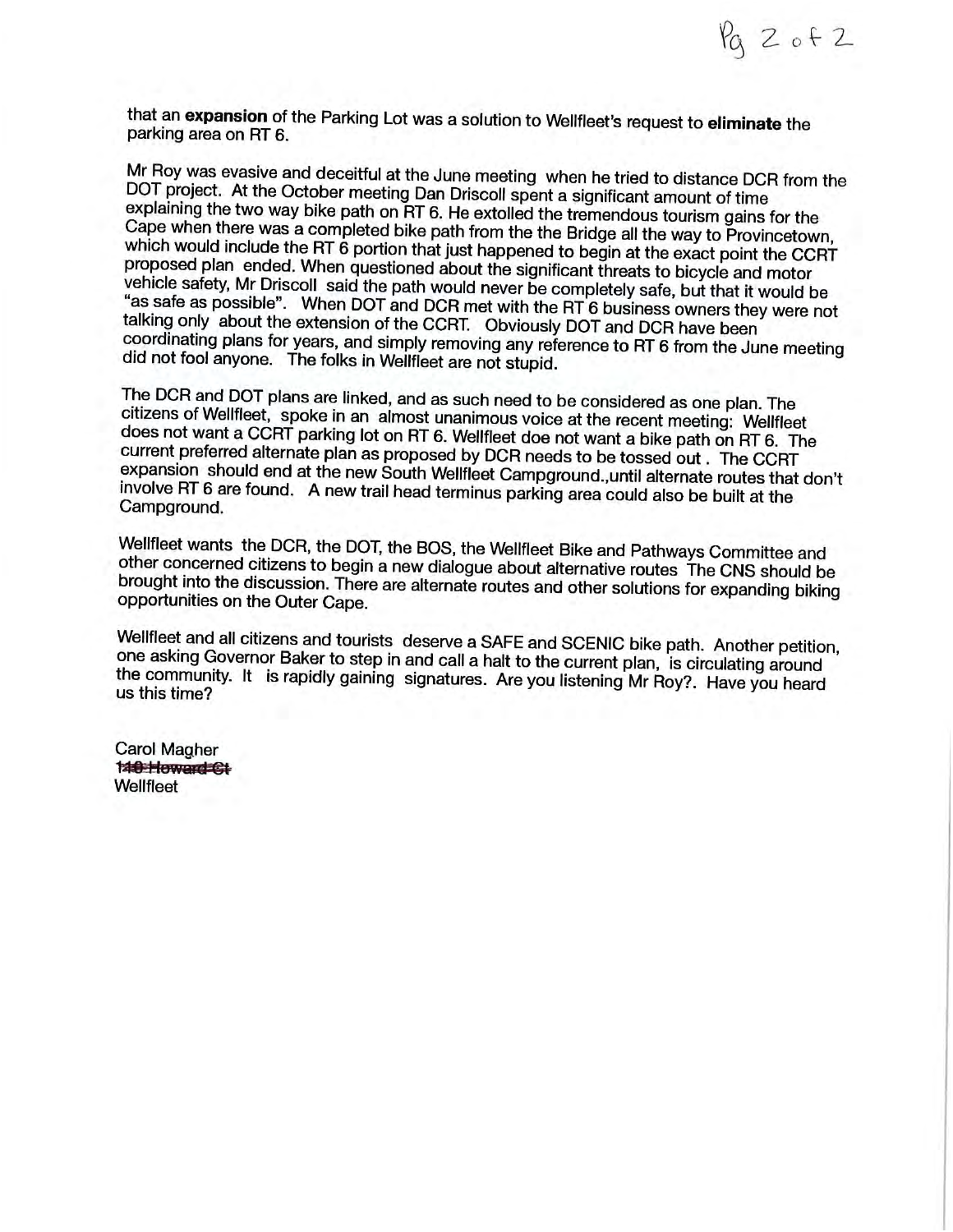### **Petition Statement:**

# We support a safe and scenic Bike Path in Wellfleet, BUT we oppose the State plan proposed by the Department of Conservation and Recreation (DCR), and the Department of **Transportation (DOT).**

Wellfleet, its citizens, and visitors deserve a safe, scenic, and enjoyable bike trail that is not part of Rt. 6.

The DCR rail trail Extension, scheduled to begin construction this Spring, has a new trailhead (with a new 33-car parking lot) on Rt. 6 across from the "Ghost Bike". This is the most congested part of Rt. 6 in Wellfleet and is an unsafe ending or starting point for pedestrians, bikers and other trail users.

The second phase of the State bike plan, currently being designed by the DOT, has a 2-way Bike Path on the ocean side of Rt. 6 from the new parking lot and trailhead all the way to Truro, crossing in front of many Wellfleet businesses, residences, and busy side roads. It will be neither a safe nor scenic bike path and will be a nightmare for anyone who drives to or thru Wellfleet in the summer.

We request the DCR and DOT immediately halt all actions on their bike paths, and we ask that any future DCR/DOT bike plans for Wellfleet be considered as ONE, INSEPARABLE plan, studied and permitted <u>concurrently</u>.

**Contents:** 

**Signed petitions** 

**E-petitions signed by Wellfleet Resident/Taxpayers** 

**E-petitions signed by Friends of Wellfleet**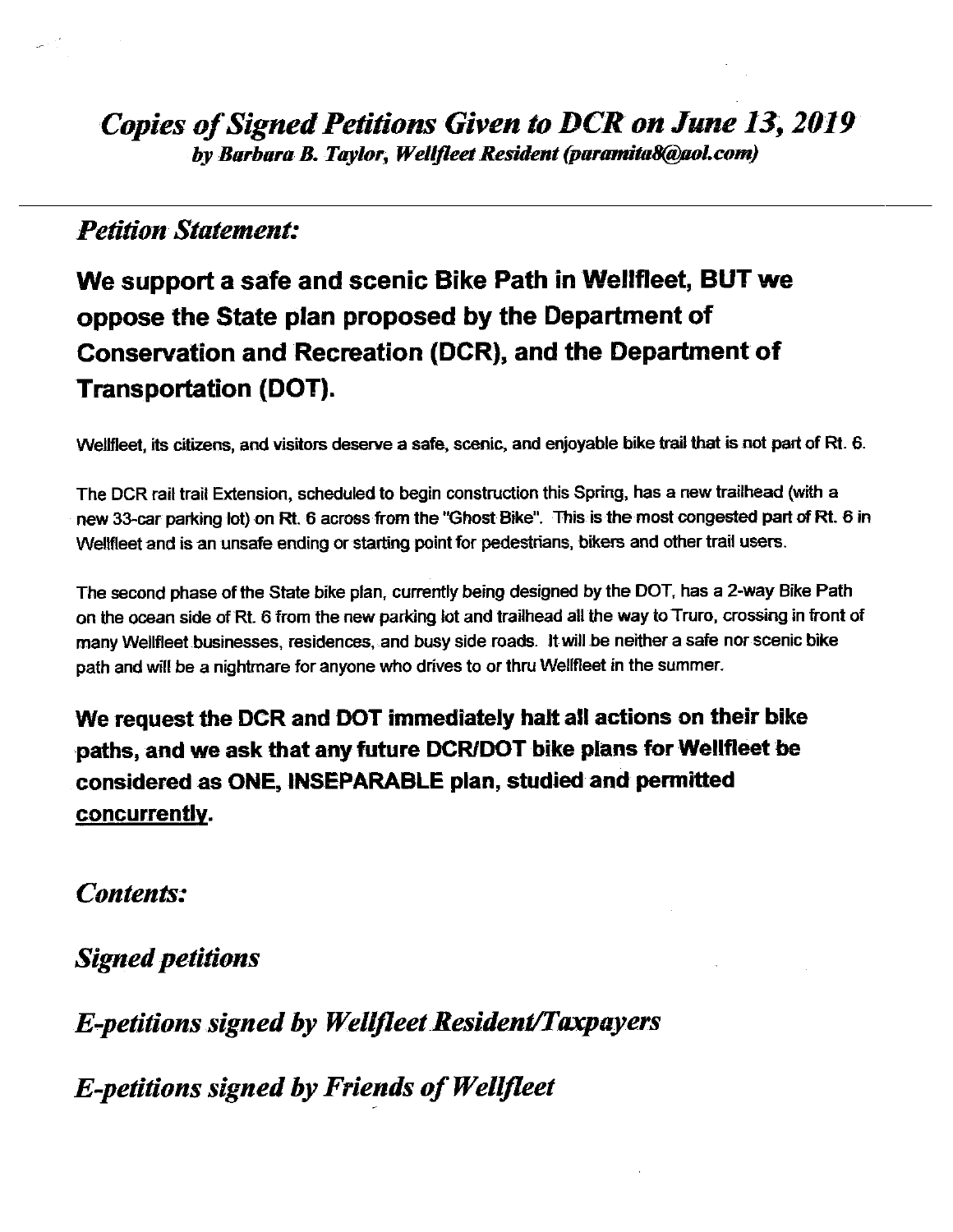Wellfleet, its citizens, and visitors deserve a safe, scenic, and enjoyable bike trail that is not part of Rt. 6.

The DCR rail trail Extension, scheduled to begin construction this Spring, has a new trailhead (with a new 33car parking lot) on Rt. 6 across from the "Ghost Bike". This is the most congested part of Rt. 6 in Wellfleet and is an unsafe ending or starting point for pedestrians, bikers and other trail users.

The second phase of the State bike plan, currently being designed by the DOT, has a 2-way Bike Path on the ocean side of Rt. 6 from the new parking lot and trailhead all the way to Truro, crossing in front of many Wellfleet businesses, residences, and busy side roads. It will be neither a safe nor scenic bike path and will be a nightmare for anyone who drives to or thru Wellfleet in the summer.

We request the DCR and DOT immediately halt all actions on their bike paths. and we ask that any future DCR/DOT bike plans for Wellfleet be considered as ONE, INSEPARABLE plan, studied and permitted concurrently.

**CAGE CUCCIZ ONE** 

|                   |                                        | FLEAJE UREUN UNE |                                                 |                                      |  |
|-------------------|----------------------------------------|------------------|-------------------------------------------------|--------------------------------------|--|
| <b>Print Name</b> | <b>Sign Name</b>                       | <b>Date</b>      | Wellfleet<br><b>Resident and/or</b><br>Taxpayer | <b>Friend of</b><br><b>Wellfleet</b> |  |
|                   | Barbara B. Taylor   Barbara B. Taylor  | 1/8/19           |                                                 |                                      |  |
|                   | Robert W Taylor Robert W Tagler 1/8/19 |                  |                                                 |                                      |  |
|                   |                                        |                  |                                                 |                                      |  |
|                   |                                        |                  |                                                 |                                      |  |
|                   |                                        |                  |                                                 |                                      |  |
|                   |                                        |                  |                                                 |                                      |  |
|                   |                                        |                  |                                                 |                                      |  |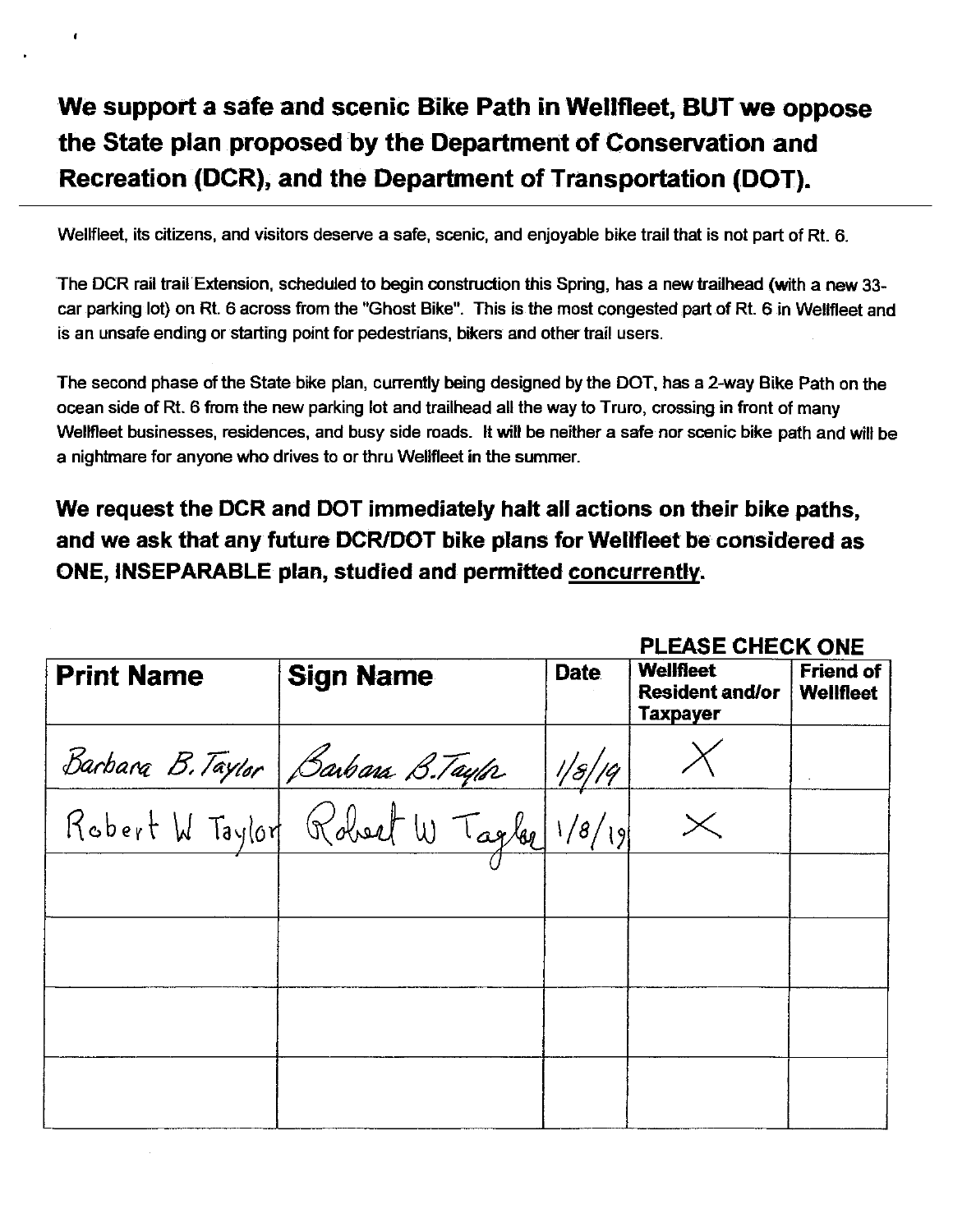Wellfleet, its citizens, and visitors deserve a safe, scenic, and enjoyable bike trail that is not part of Rt. 6.

The DCR rail trail Extension, scheduled to begin construction this Spring, has a new trailhead (with a new 33car parking lot) on Rt. 6 across from the "Ghost Bike". This is the most congested part of Rt. 6 in Wellfleet and is an unsafe ending or starting point for pedestrians, bikers and other trail users.

The second phase of the State bike plan, currently being designed by the DOT, has a 2-way Bike Path on the ocean side of Rt. 6 from the new parking lot and trailhead all the way to Truro, crossing in front of many Wellfleet businesses, residences, and busy side roads. It will be neither a safe nor scenic bike path and will be a nightmare for anyone who drives to or thru Wellfleet in the summer.

We request the DCR and DOT immediately halt all actions on their bike paths, and we ask that any future DCR/DOT bike plans for Wellfleet be considered as ONE, INSEPARABLE plan, studied and permitted concurrently.

DI FACE OUFOIX ONE

|                   |                          |                          | PLEAJE UNEUR UNE                                |                                      |
|-------------------|--------------------------|--------------------------|-------------------------------------------------|--------------------------------------|
| <b>Print Name</b> | <b>Sign Name</b>         | <b>Date</b>              | Wellfleet<br><b>Resident and/or</b><br>Taxpayer | <b>Friend of</b><br><b>Wellfleet</b> |
| Stephen Polowyn   |                          | $\ r\ _{\mathfrak{l}^q}$ | $\chi$                                          |                                      |
| RICHARD BAILEY    |                          | $\sqrt{2}$               | $\overline{N}$                                  |                                      |
| Bill Buckley      | Will                     | 1/14/19                  | $\mathbf{1}$                                    |                                      |
| Marta Wilson      | MoltuMW                  | $\eta$ //4/19            |                                                 |                                      |
|                   | Myra Dorrell Myr & Davel |                          |                                                 |                                      |
| Mary Butts        | mary Butts               | 1/14 q                   |                                                 |                                      |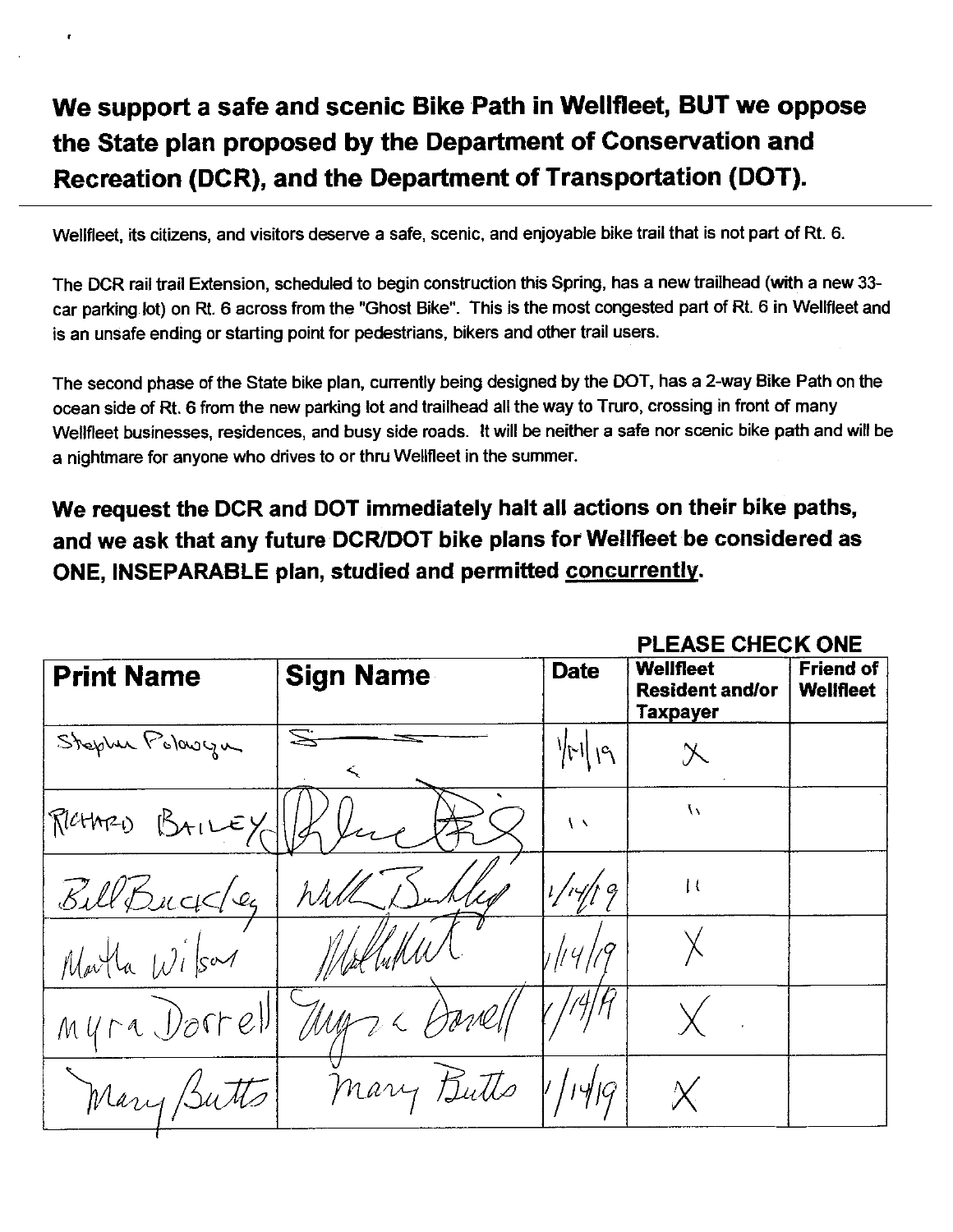Wellfleet, its citizens, and visitors deserve a safe, scenic, and enjoyable bike trail that is not part of Rt. 6.

The DCR rail trail Extension, scheduled to begin construction this Spring, has a new trailhead (with a new 33car parking lot) on Rt. 6 across from the "Ghost Bike". This is the most congested part of Rt. 6 in Wellfleet and is an unsafe ending or starting point for pedestrians, bikers and other trail users.

The second phase of the State bike plan, currently being designed by the DOT, has a 2-way Bike Path on the ocean side of Rt. 6 from the new parking lot and trailhead all the way to Truro, crossing in front of many Wellfleet businesses, residences, and busy side roads. It will be neither a safe nor scenic bike path and will be a nightmare for anyone who drives to or thru Wellfleet in the summer.

### We request the DCR and DOT immediately halt all actions on their bike paths, and we ask that any future DCR/DOT bike plans for Wellfleet be considered as ONE, INSEPARABLE plan, studied and permitted concurrently.

DI EAGE CUECIZ ONE

|                   |                  |               | MLEAJE VNEVN VNE                                       |                               |
|-------------------|------------------|---------------|--------------------------------------------------------|-------------------------------|
| <b>Print Name</b> | <b>Sign Name</b> | <b>Date</b>   | <b>Welifleet</b><br><b>Resident and/or</b><br>Taxpayer | <b>Friend of</b><br>Wellfleet |
| LAWRENCE PENAN    | Jan Hen          | $\frac{1}{2}$ | YES                                                    |                               |
| DINALD ROBERISON  | Donald Wasberton | $1/x$ /19     | yu                                                     |                               |
| Tudith Dovidson   | Gudith Deviden   | $\frac{1}{2}$ |                                                        | $U^{\ell\mathcal{E}}$         |
| Gary Sorkin       | Cary Sofin       | $^{'}21/$     | Yes                                                    |                               |
| FLonAHAL          | Jena Stall       | 1/21/19       |                                                        | ى تىئا (                      |
| Grant Mag         | Carol Magher     | 2/10/19       |                                                        |                               |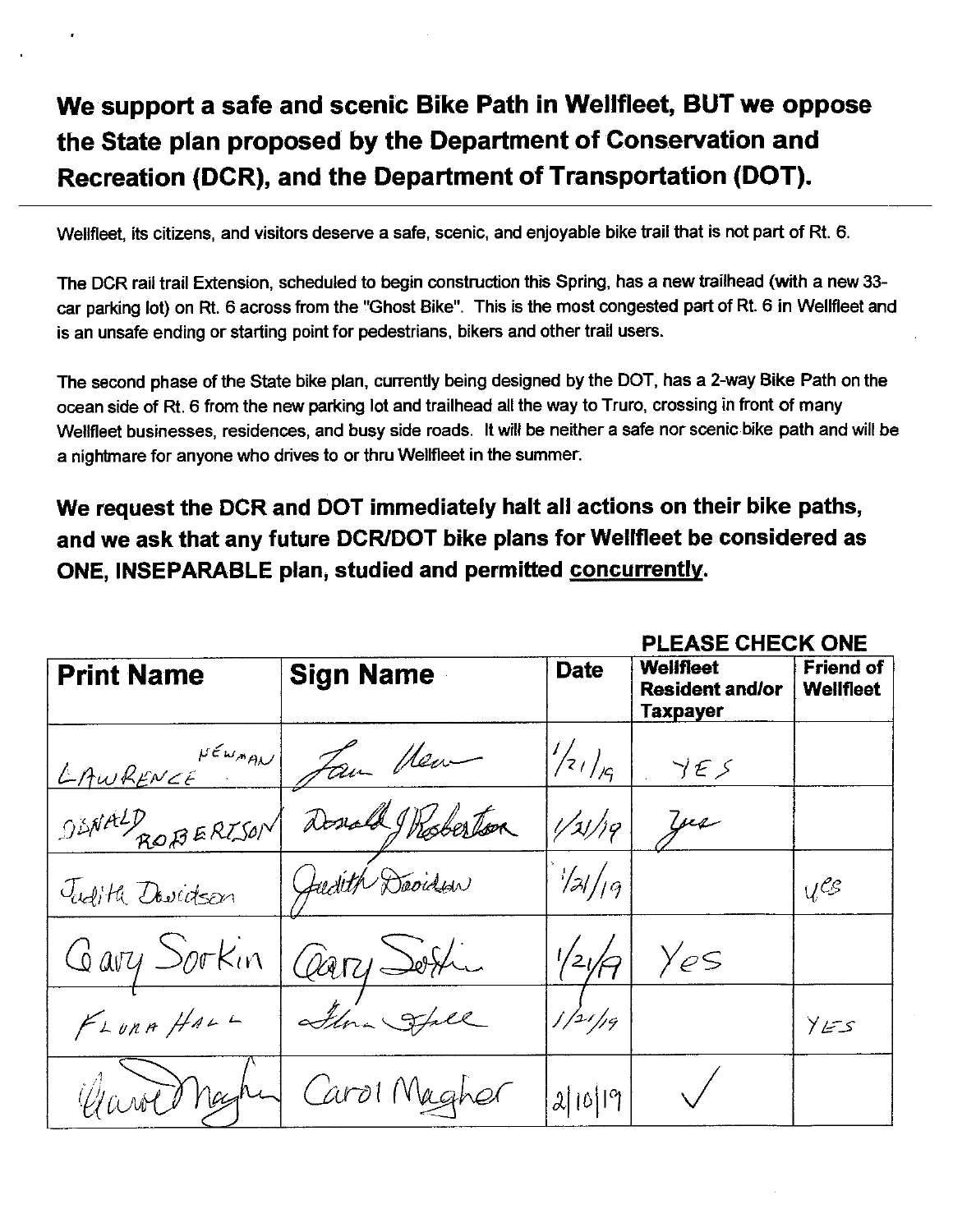Wellfleet, its citizens, and visitors deserve a safe, scenic, and enjoyable bike trail that is not part of Rt. 6.

The DCR rail trail Extension, scheduled to begin construction this Spring, has a new trailhead (with a new 33car parking lot) on Rt. 6 across from the "Ghost Bike". This is the most congested part of Rt. 6 in Wellfleet and is an unsafe ending or starting point for pedestrians, bikers and other trail users.

The second phase of the State bike plan, currently being designed by the DOT, has a 2-way Bike Path on the ocean side of Rt. 6 from the new parking lot and trailhead all the way to Truro, crossing in front of many Wellfleet businesses, residences, and busy side roads. It will be neither a safe nor scenic bike path and will be a nightmare for anyone who drives to or thru Wellfleet in the summer.

We request the DCR and DOT immediately halt all actions on their bike paths, and we ask that any future DCR/DOT bike plans for Wellfleet be considered as ONE, INSEPARABLE plan, studied and permitted concurrently.

|                         |                  |                            | PLEASE CHECK ONE                                                    |                                      |
|-------------------------|------------------|----------------------------|---------------------------------------------------------------------|--------------------------------------|
| <b>Print Name</b>       | <b>Sign Name</b> | <b>Date</b>                | <b>Wellfleet</b><br><b>Resident and/or</b><br>Ta <del>xpay</del> er | <b>Friend of</b><br><b>Wellfleet</b> |
| Bornhors                | athler Bould     | 1.111                      |                                                                     |                                      |
|                         | JUANE RA INGY    | $l$ - $ U $                |                                                                     |                                      |
| athryn J Berg<br>athiya | thun             | $-14-18$                   |                                                                     |                                      |
| GLEVV<br>GUILLEMETTE    |                  | 1-14-19                    |                                                                     |                                      |
| WALTERN. DORRELL        |                  | $\left(\frac{1}{2}\right)$ |                                                                     |                                      |
| Saffey Tash             |                  | $1, -14 - 19$              |                                                                     |                                      |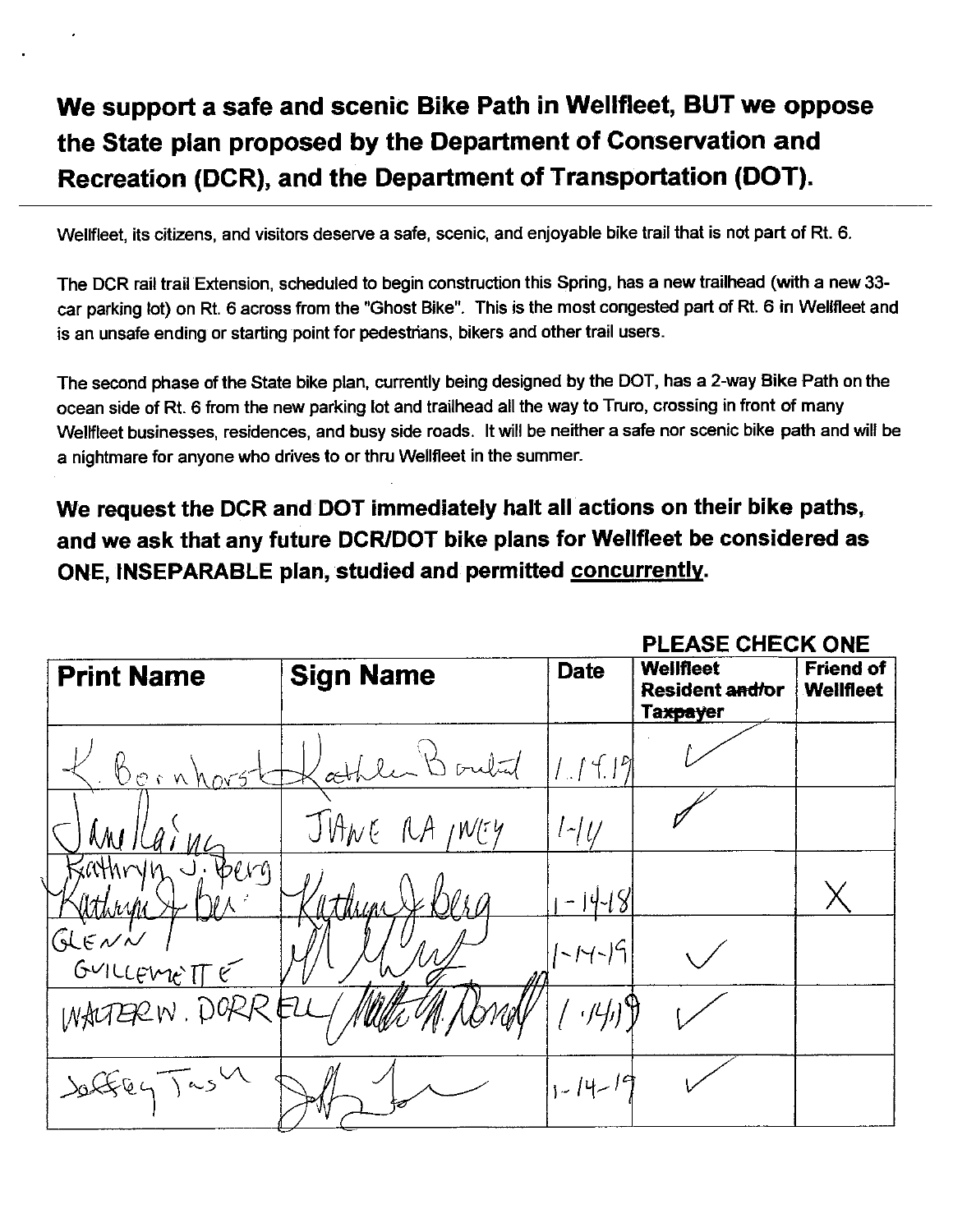**PLEASE CHECK ONE Print Name Sign Name** Wellfleet **Friend of Date Resident and/or Weilfleet Taxpayer**  $ol.26.19$ Desc WELLFLEET J BOUILETT  $|2($ CORTISCIANTAE  $\mathscr{G}/\mathscr{G}$ vellater SINICOLER arra Well Juet ArcheyHaus  $\ell$  S. Alen Craven  $493$  $\ell\ell$ 'Un Ashky Fuwdes Jolen Sele your D .<br>Mw MALCOUM POLLACK  $24/10$ Maleric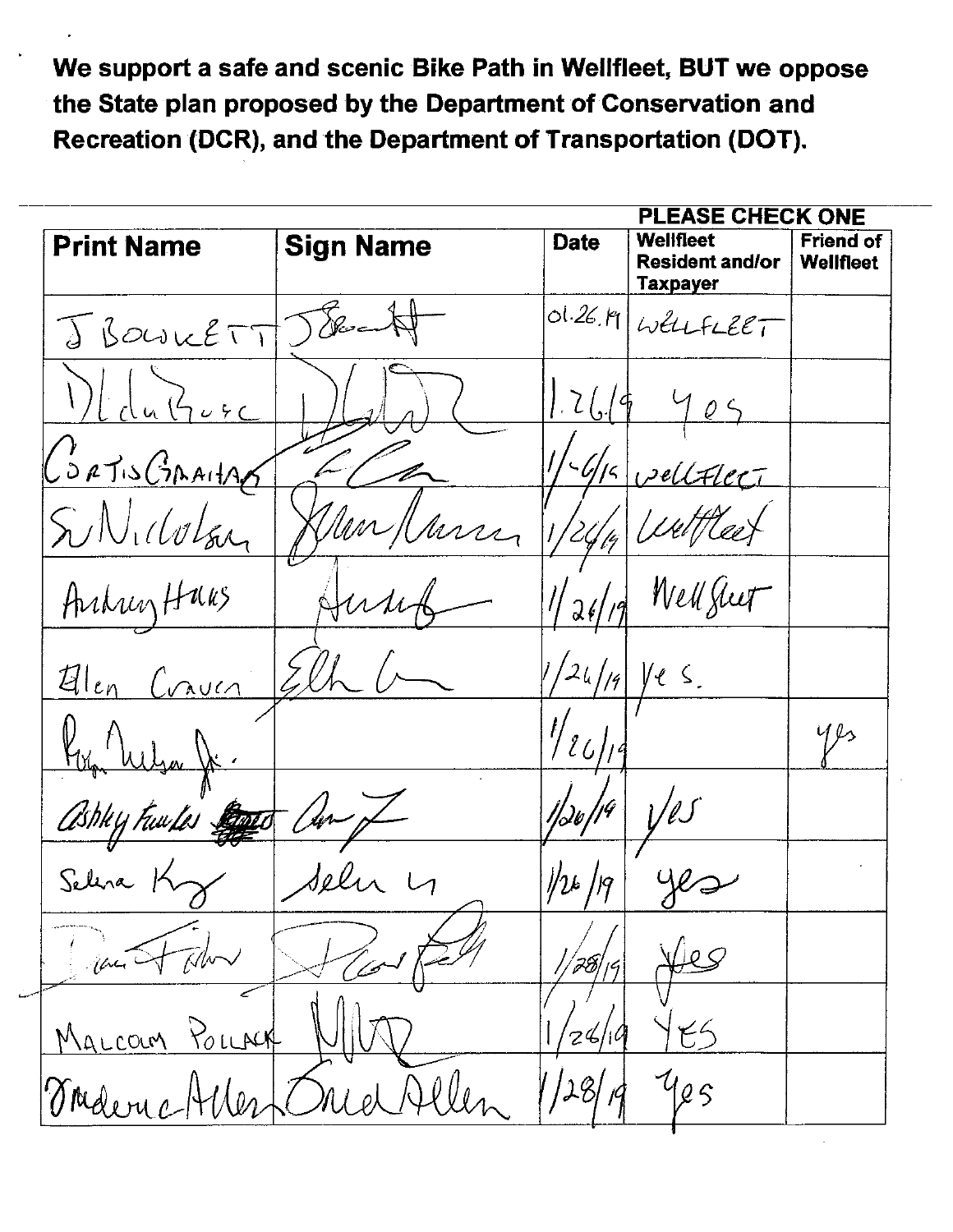|                   |                  | <b>PLEASE CHECK ONE</b> |                                                               |                                      |
|-------------------|------------------|-------------------------|---------------------------------------------------------------|--------------------------------------|
| <b>Print Name</b> | <b>Sign Name</b> | <b>Date</b>             | <b>Wellfleet</b><br><b>Resident and/or</b><br><b>Taxpayer</b> | <b>Friend of</b><br><b>Wellfleet</b> |
|                   | aluge            | 1/32                    |                                                               |                                      |
| BOOTTKLAHNE.      |                  | 1/25/19                 | Y63                                                           |                                      |
|                   |                  |                         |                                                               |                                      |
|                   |                  |                         |                                                               |                                      |
|                   |                  |                         |                                                               |                                      |
|                   |                  |                         |                                                               |                                      |
|                   |                  |                         |                                                               |                                      |
|                   | $\omega$         |                         |                                                               |                                      |
|                   |                  |                         |                                                               |                                      |
|                   |                  |                         |                                                               |                                      |
|                   |                  |                         |                                                               |                                      |
|                   |                  |                         |                                                               |                                      |
|                   |                  |                         |                                                               |                                      |
|                   |                  |                         |                                                               |                                      |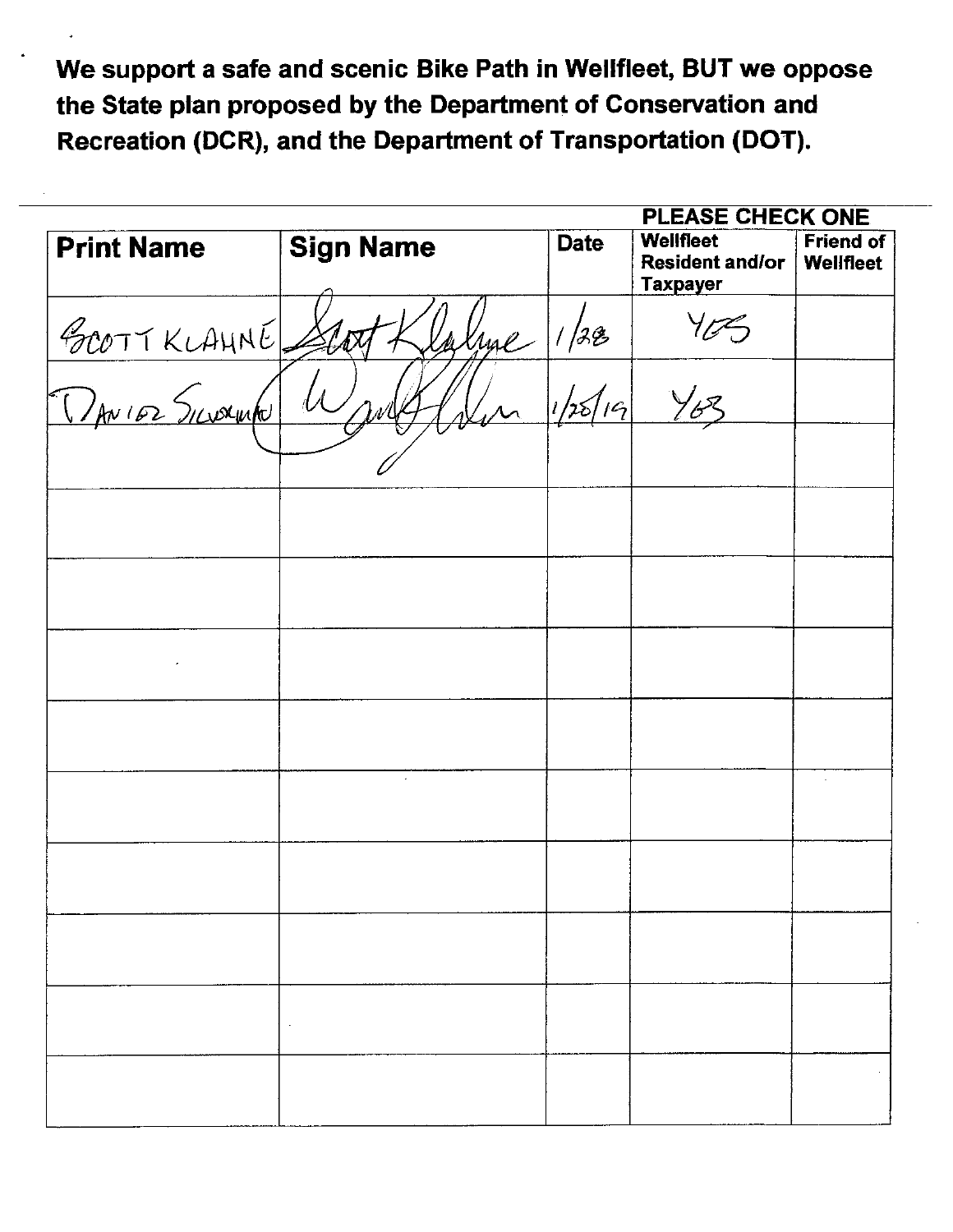|                        | PLEASE CHECK ONE |                                     |                                                               |                                      |
|------------------------|------------------|-------------------------------------|---------------------------------------------------------------|--------------------------------------|
| <b>Print Name</b>      | <b>Sign Name</b> | <b>Date</b>                         | <b>Wellfleet</b><br><b>Resident and/or</b><br><b>Taxpayer</b> | <b>Friend of</b><br><b>Wellfleet</b> |
| Lucy Buck              | May Buckley      |                                     |                                                               |                                      |
| Richard Long           |                  | /4                                  |                                                               |                                      |
| $\int$ PaN<br>SowbyNup |                  | 14                                  |                                                               |                                      |
| Arapl. Folitania       |                  | $ \cdot $ - $ \cdot $ $\mathscr{G}$ |                                                               |                                      |
| Kathine LeTourneau     |                  | $11\%$                              |                                                               |                                      |
| Susan Quigley          | سم پر ک          | 1/19/9                              |                                                               |                                      |
| de 14.                 |                  |                                     |                                                               |                                      |
| Annabel McElvay        | U Ma<br>inlel    | $\frac{1}{4}$ lg                    |                                                               |                                      |
| Welker / Low           |                  |                                     |                                                               |                                      |
| Stephen<br>Buckley     | Mr Peubley       | 14/18                               |                                                               |                                      |
| $\hbar$                | DAvid Wuik       | 'µ' 19                              |                                                               |                                      |
|                        |                  |                                     |                                                               |                                      |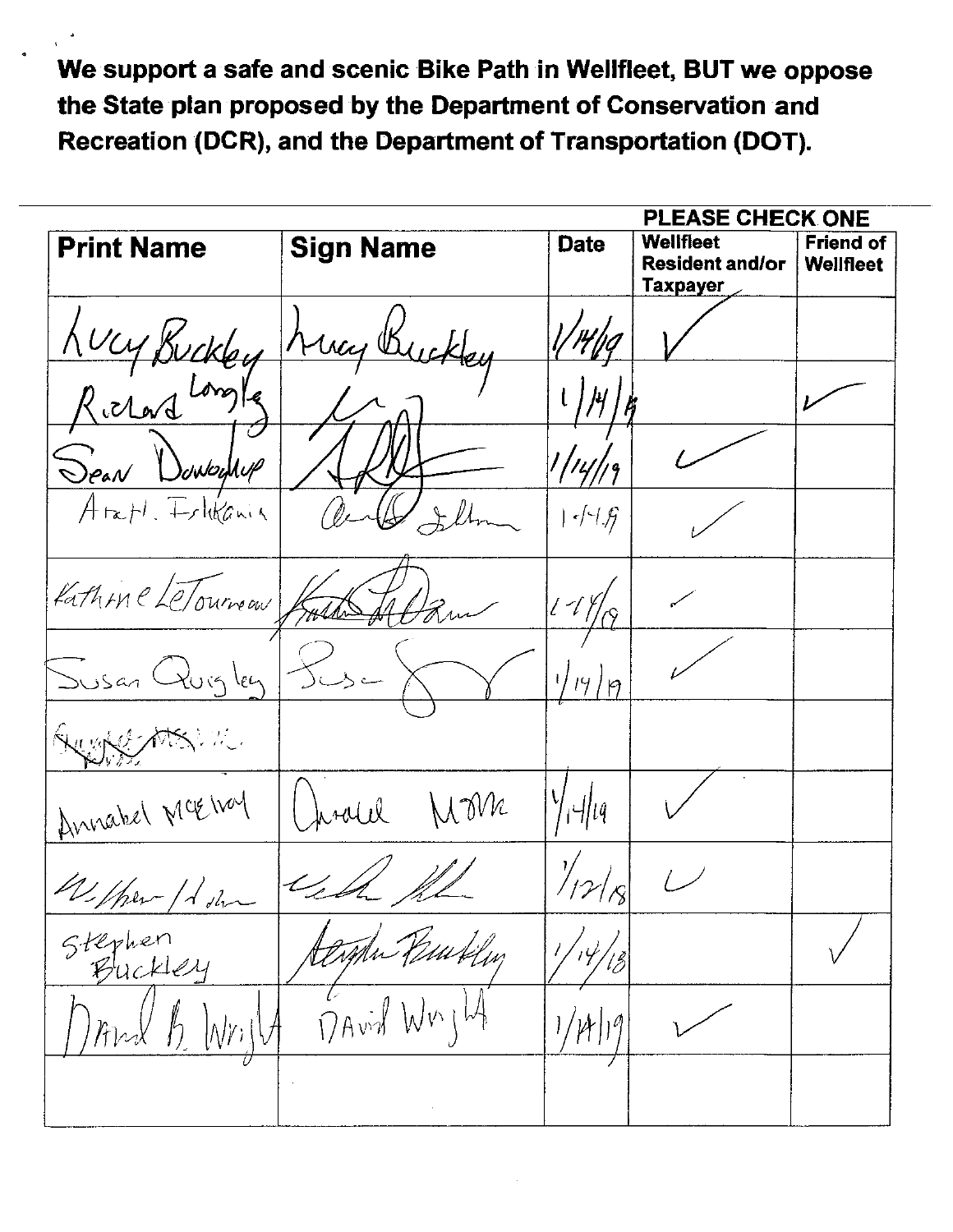|                                                                                     |                  | PLEASE CHECK ONE |                                                               |                                      |  |  |  |
|-------------------------------------------------------------------------------------|------------------|------------------|---------------------------------------------------------------|--------------------------------------|--|--|--|
| <b>Print Name</b>                                                                   | <b>Sign Name</b> | <b>Date</b>      | <b>Wellfleet</b><br><b>Resident and/or</b><br><b>Taxpayer</b> | <b>Friend of</b><br><b>Wellfleet</b> |  |  |  |
| Bein Reeves Paul                                                                    |                  | 1/14/19          |                                                               |                                      |  |  |  |
| Marc Fowler                                                                         | Mr. Toul         | 1/14/19          | yes                                                           |                                      |  |  |  |
| Charter Williams                                                                    |                  | 1/14/19          | Yes                                                           |                                      |  |  |  |
| Also Elfredonike<br>5 Karne T Baskin                                                |                  | ' 4/9            |                                                               |                                      |  |  |  |
| <u>Suzanne Kyan</u>                                                                 |                  | 14/11<br>yan     | كح                                                            |                                      |  |  |  |
| Dennis O'Ganull                                                                     | I de plem        | $\sqrt{\ell}$    | $\frac{1}{2}$                                                 |                                      |  |  |  |
|                                                                                     |                  |                  |                                                               |                                      |  |  |  |
|                                                                                     |                  |                  |                                                               |                                      |  |  |  |
|                                                                                     | $\sim$           |                  |                                                               |                                      |  |  |  |
|                                                                                     |                  |                  |                                                               |                                      |  |  |  |
|                                                                                     |                  |                  |                                                               |                                      |  |  |  |
|                                                                                     |                  |                  |                                                               |                                      |  |  |  |
| $\mathcal{L}^{\text{max}}_{\text{max}}$ and $\mathcal{L}^{\text{max}}_{\text{max}}$ |                  |                  |                                                               |                                      |  |  |  |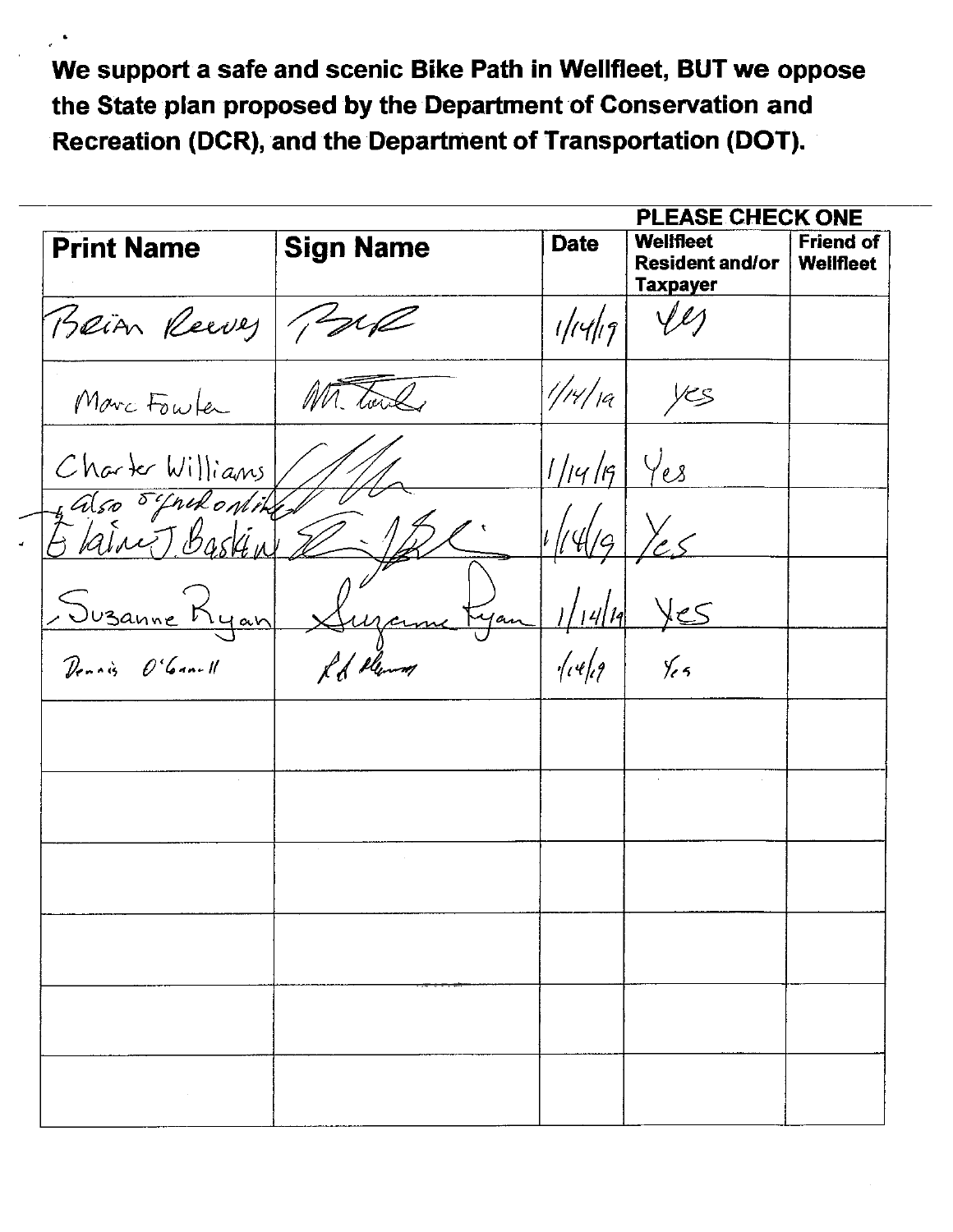## **E-PETITION**

# **SIGNED BY WELLFLEET RESIDENTS/TAXPAYERS January and February 2019**

We support a safe and scenic Bike Path in Wellfleet, BUT we oppose the State plan proposed by the Department of Conservation and Recreation (DCR), and the Department of Transportation (DOT).

Wellfleet, its citizens, and visitors deserve a safe, scenic, and enjoyable bike trail that is not part of Rt. 6.

The DCR rail trail Extension, scheduled to begin construction this Spring, has a new trailhead (with a new 33-car parking lot) on Rt. 6 across from the "Ghost Bike". This is the most congested part of Rt. 6 in Wellfleet and is an unsafe ending or starting point for pedestrians, bikers and other trail users.

The second phase of the State bike plan, currently being designed by the DOT, has a 2way Bike Path on the ocean side of Rt. 6 from the new parking lot and trailhead all the way to Truro, crossing in front of many Wellfleet businesses, residences, and busy side roads. It will be neither a safe nor scenic bike path and will be a nightmare for anyone who drives to or thru Wellfleet in the summer.

We request the DCR and DOT immediately halt all actions on their bike paths, and we ask that any future DCR/DOT bike plans for Wellfleet be considered as ONE, INSEPARABLE plan, studied and permitted concurrently.

1. Lyle Butts

.... Address 35 Designer's Rd.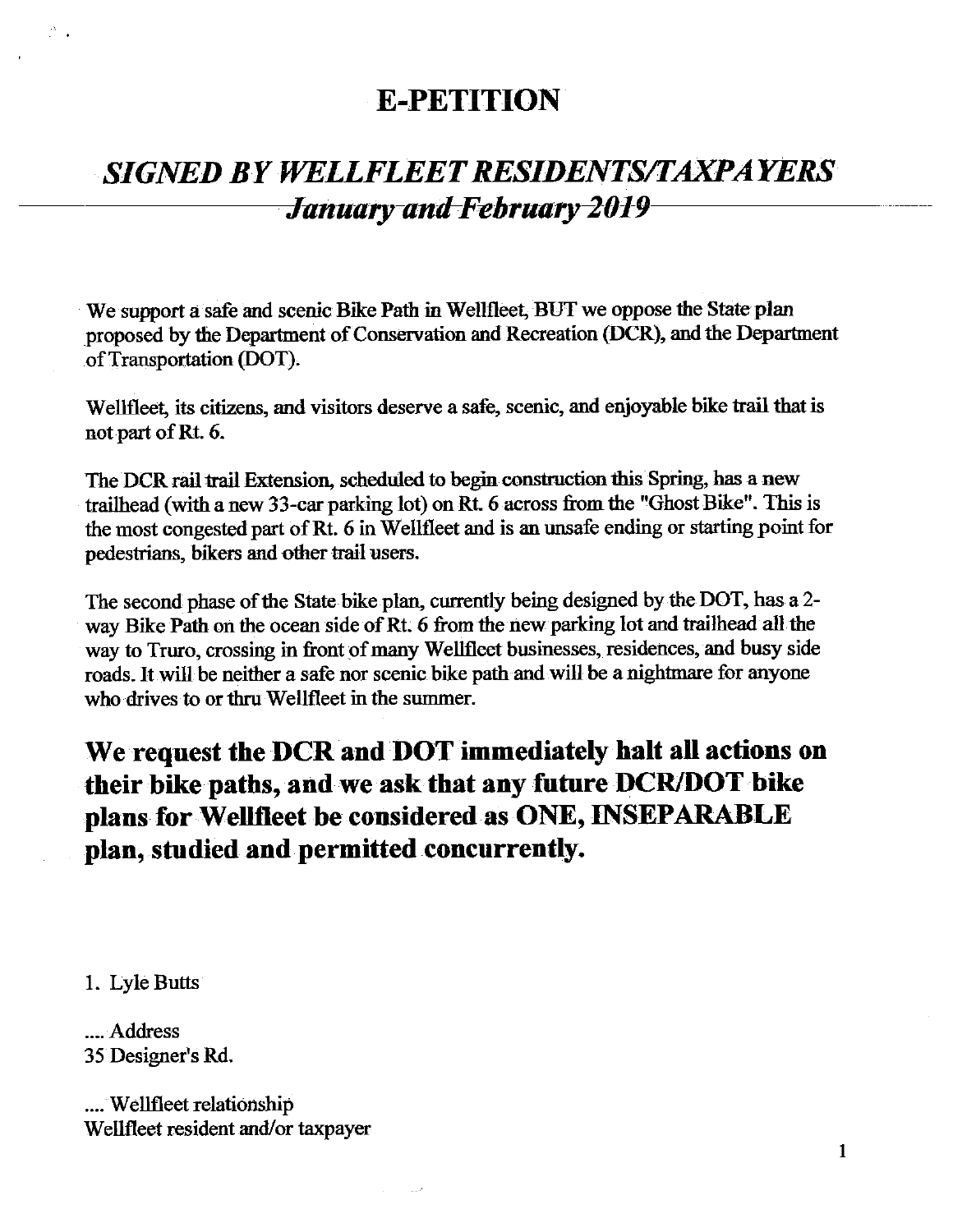2. Mary Butts

 $\sim$   $^{\prime}$  $\ddot{\phantom{1}}$ 

> .... Address 35 Designers Road

.... Wellfleet relationship Wellfleet resident and/or taxpayer

3. Corri Stewart

.... Address 70 Zoheth Smith way

.... Wellfleet relationship Wellfleet resident and/or taxpayer

4. Marianne McKenzie

.... Address Candle Lite Drive, Rocky Hill, CT 06067

.... Wellfleet relationship Wellfleet resident and/or taxpayer

5. Sesle Olsen

.... Address 125 Howard Ct.

.... Wellfleet relationship Wellfleet resident and/or taxpayer

6. Bernadette Di Re

.... Address 165 Cahoon Hollow Road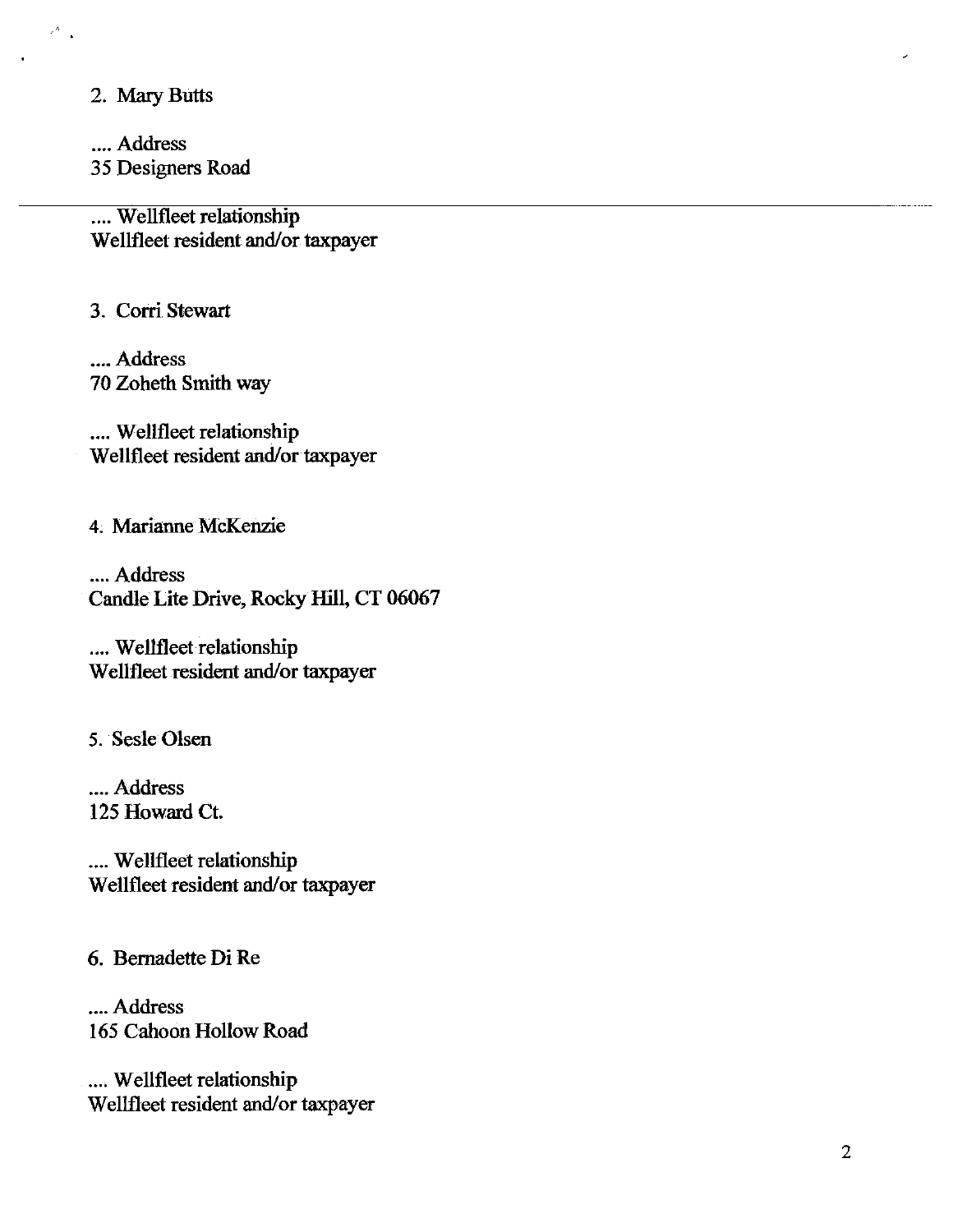7. Shannon Bertrand

.... Address 15 Dow Drive

 $\mathbf{A}$ 

.... Wellfleet relationship Wellfleet resident and/or taxpayer

8. Debra Giza

.... Address Pob 1007 wellfleet ma

.... Wellfleet relationship Wellfleet resident and/or taxpayer

9. Christian Kaefer

.... Address 205 Gull Pond Road, WSellfleet, MA 02667

.... Wellfleet relationship Wellfleet resident and/or taxpayer

10. Janet Kaefer

.... Address 205 Gull Pond Rd., Wellfleet. MA 02667

... Wellfleet relationship Wellfleet resident and/or taxpayer

11. and 12. Gary & Janis Lutterman

.... Address 115 Zoheth Smith Way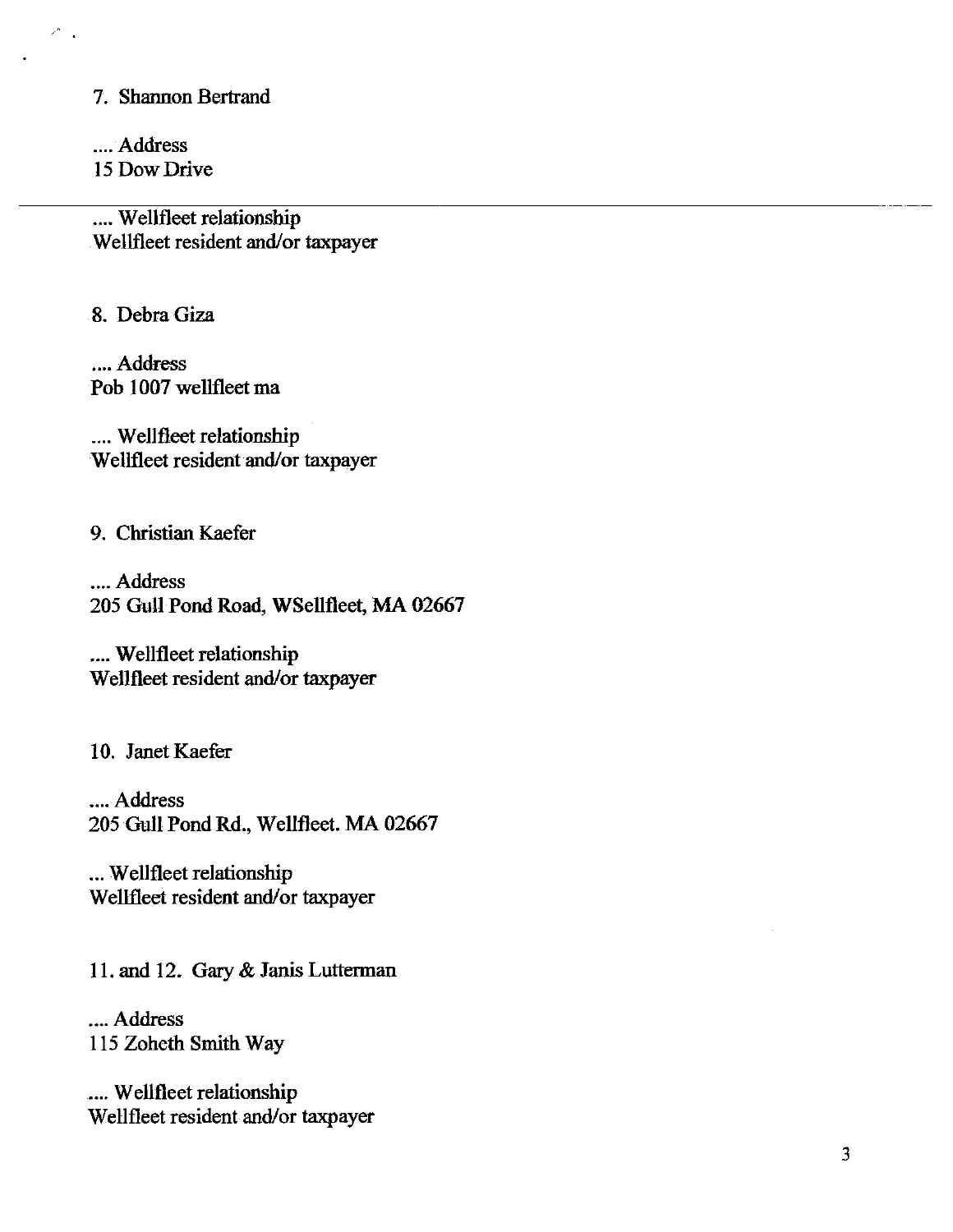13. Lois Tash

.... Address 64 Chequessett Bluff Rd

.... Wellfleet relationship Wellfleet resident and/or taxpayer

14. Olga Kahn

.... Address **30 Marsh View** 

.... Wellfleet relationship Wellfleet resident and/or taxpayer

15. Stephen Curley

.... Address 295 Pilgrim Spring Rd

.... Wellfleet relationship Wellfleet resident and/or taxpayer

16. Judith Thureson

.... Address 2442 State Highway Wellfleet, MA

.... Wellfleet relationship Wellfleet resident and/or taxpayer

17. Andrew Herold

.... Address Bog Pond Rd. Brewster, MA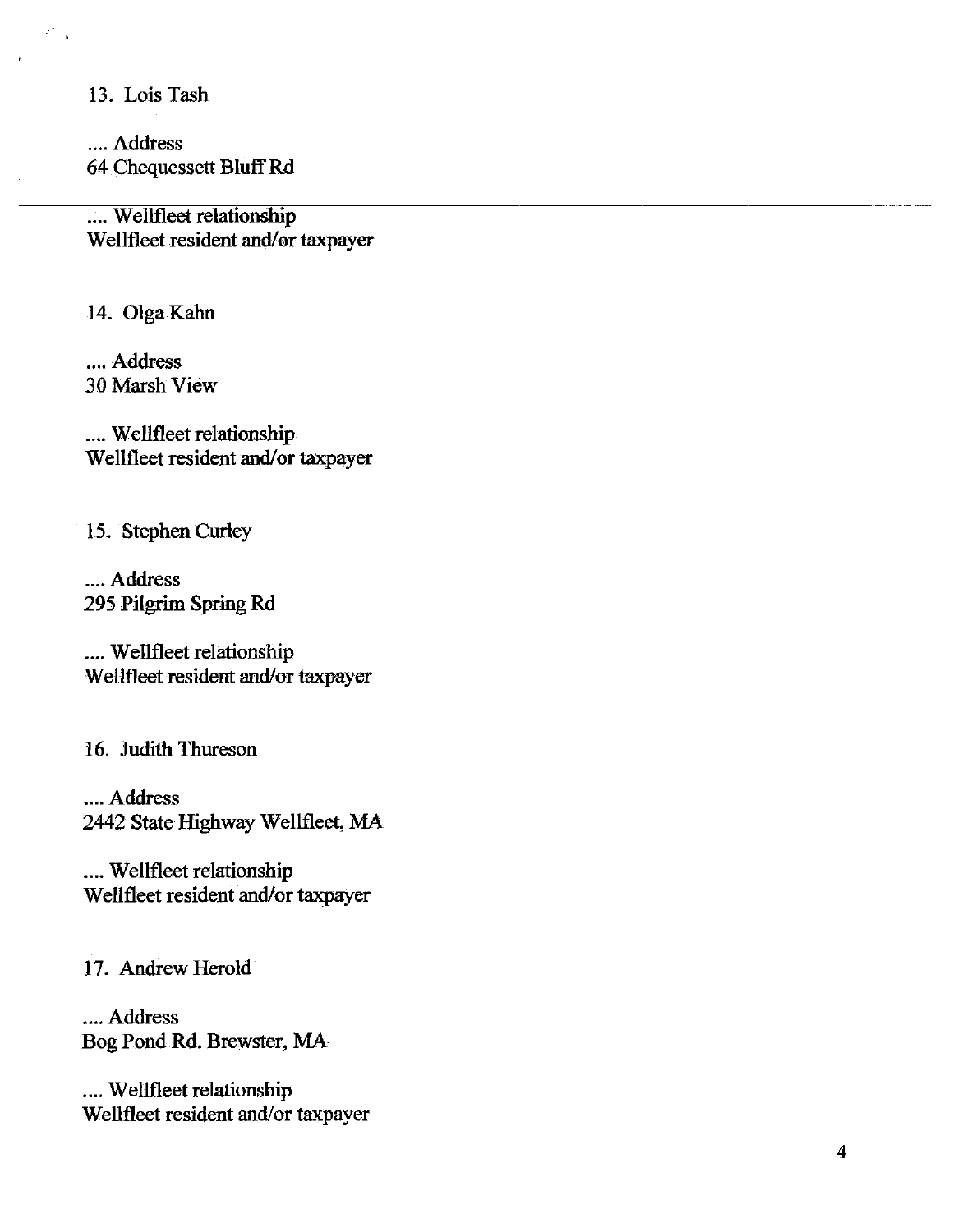#### 18. Amy Herold

.... Address Bog Pond Rd. Brewster, MA

.... Wellfleet relationship Wellfleet resident and/or taxpayer

19. Julie Packard

.... Address 1000 Old county Rd. Wellfleet, MA

.... Wellfleet relationship Wellfleet resident and/or taxpayer

20. Michael Packard

.... Address 1000 Old County Road Wellfleet, MA

.... Wellfleet relationship Wellfleet resident and/or taxpayer

21. Roberta R. Buckmiller

.... Address 80 Cahoon Hollow Road

.... Wellfleet relationship Wellfleet resident and/or taxpayer

21. Terry L. Buckmiller

.... Address 80 Cahoon Hollow Road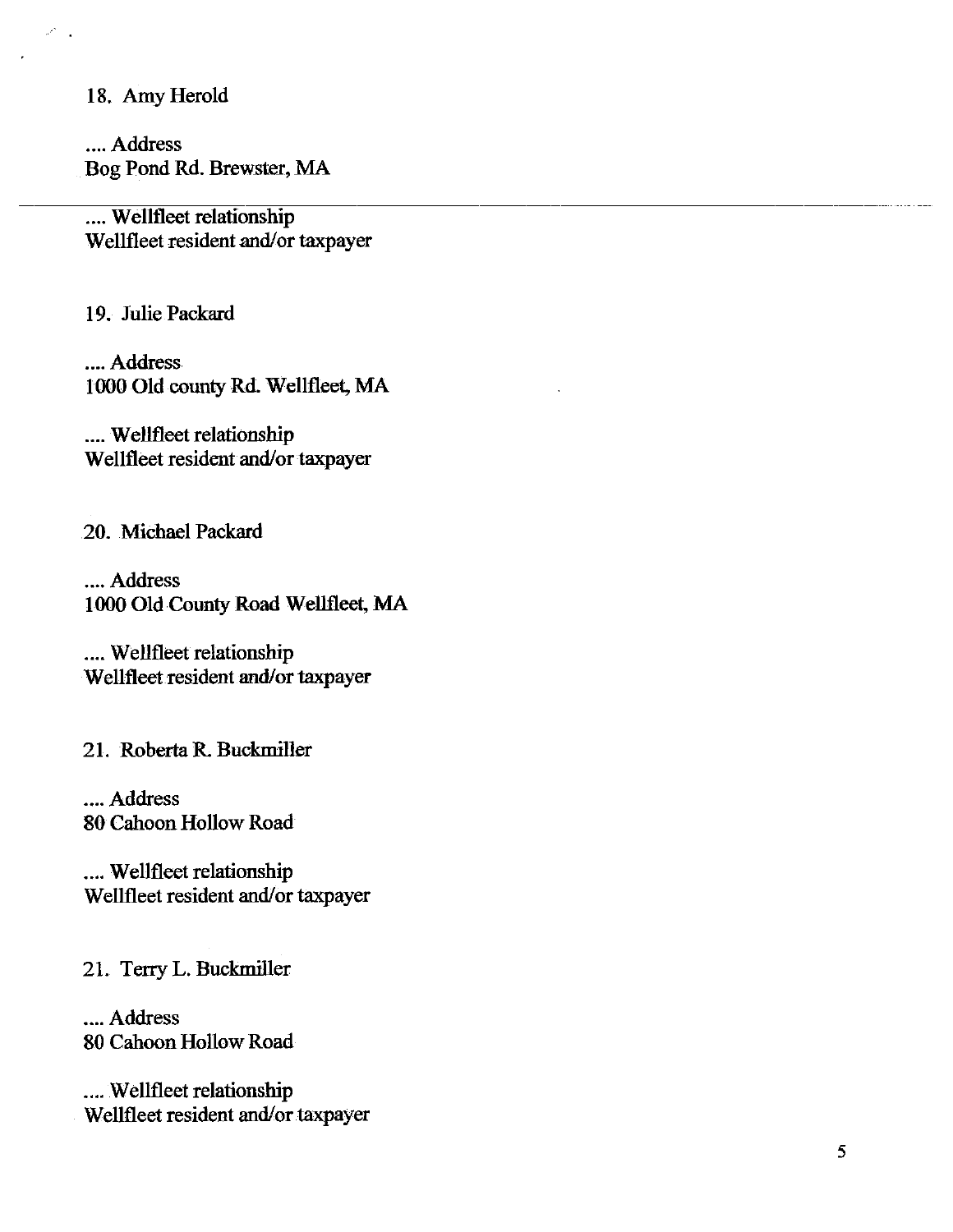22. Patty Schardt

.... Address 15 Howard Court

.... Wellfleet relationship Wellfleet resident and/or taxpayer

23. Tom Schardt

.... Address 15 Howard Court

.... Wellfleet relationship Wellfleet resident and/or taxpayer

#### 24. PATRICIA GUILLEMETTE

.... Address 340 LIEUTENANT ISLAND RD, BOX 1486

.... Wellfleet relationship Wellfleet resident and/or taxpayer

25. Glenn Guillemette

.... Address 340 Lieutenant Island Rd, PO Box 1486

.... Wellfleet relationship Wellfleet resident and/or taxpayer

26. and 27. Myra and Walter Dorrell

.... Address 30 Somerset Ave, Wellfleet, MA 02667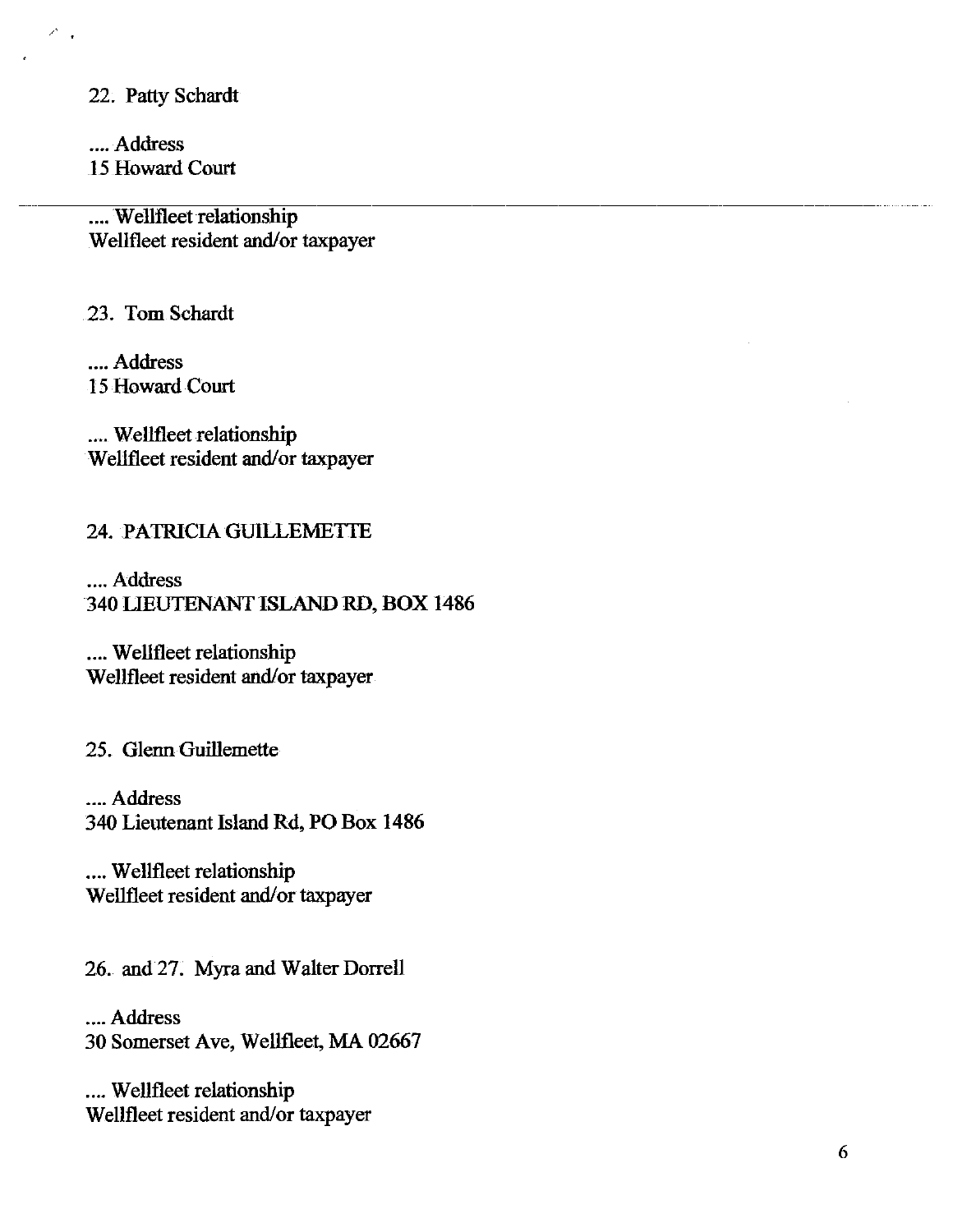#### 28. KAREN E KAMINSKI

 $\epsilon^{\Delta_{\rm{max}}}$  .

.... Address P.O. Box 1495, Wellfleet, Ma

.... Wellfleet relationship Wellfleet resident and/or taxpayer

29. and 30. Suzanne and Stephen Farrell

.... Address 50 Major Doane rd Wellfleet 02667

.... Wellfleet relationship Wellfleet resident and/or taxpayer

31. Laura Lindberg

.... Address PO Box 756

.... Wellfleet relationship Wellfleet resident and/or taxpayer

32. Christy Braga da Lima

.... Address 2220 Route 6

.... Wellfleet relationship Wellfleet resident and/or taxpayer

33. Kendra Lindberg

.... Address 50 Blue Heron Rd.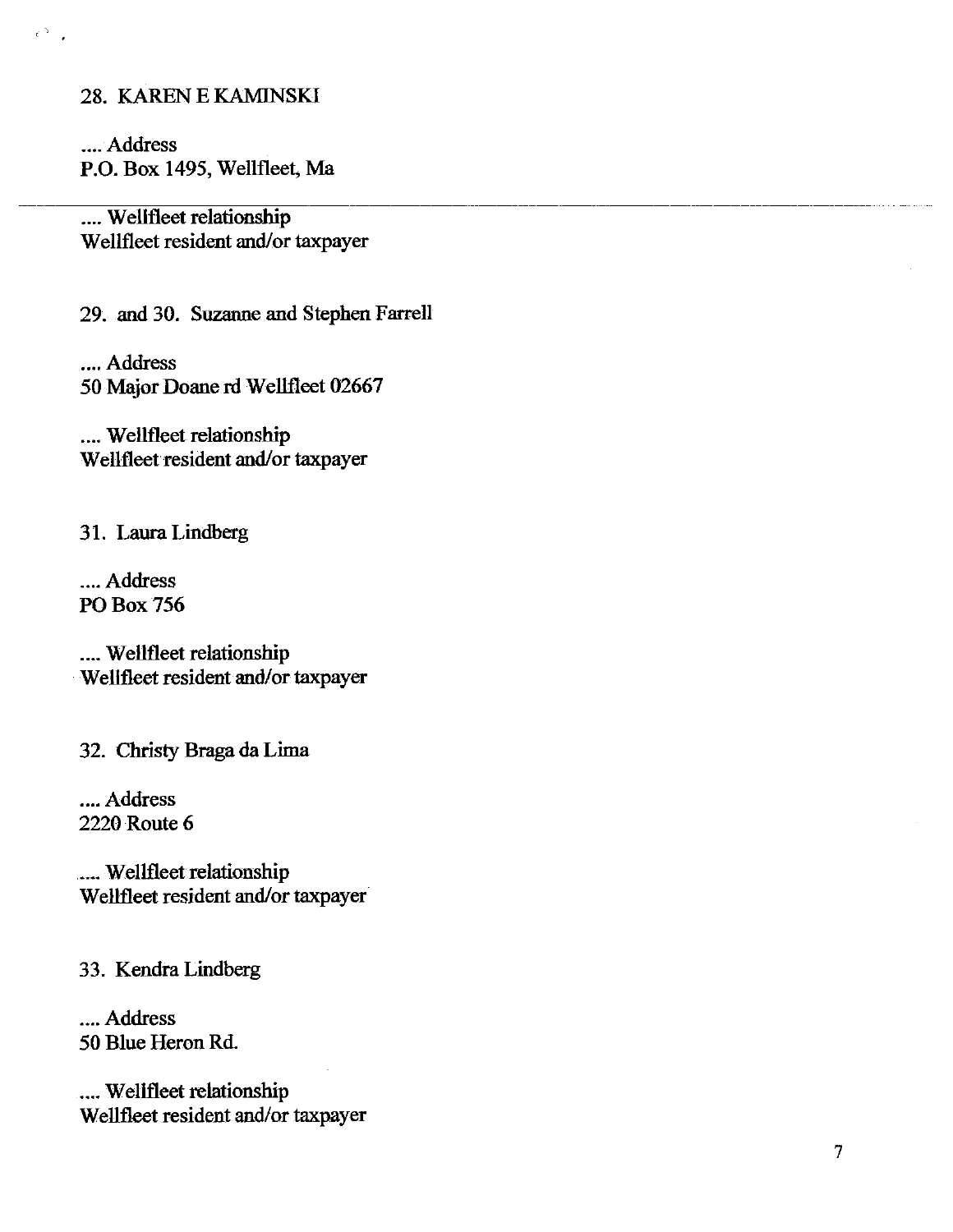#### 34. Donald Selsky

.... Address 35 Howard Court Wellfleet

... Wellfleet relationship Wellfleet resident and/or taxpayer

35. Linda Karlson-Selsky

.... Address 35 Howard Court wellfleet

.... Wellfleet relationship Wellfleet resident and/or taxpayer

36. Jude Ahern

.... Address 6 Pleasant Point Landing, PO Box 394, South Wellfleet, MA 02663

.... Wellfleet relationship Wellfleet resident and/or taxpayer

37., 38., and 39. Marisa Picariello, Eric Anderson, & Owen Anderson

.... Address 299 Gull Pond Road

.... Wellfleet relationship Wellfleet resident and/or taxpayer

40. Kleinberg Lennie

.... Address 65 Zoheth Smith Way, Wellfleet or PO Box 331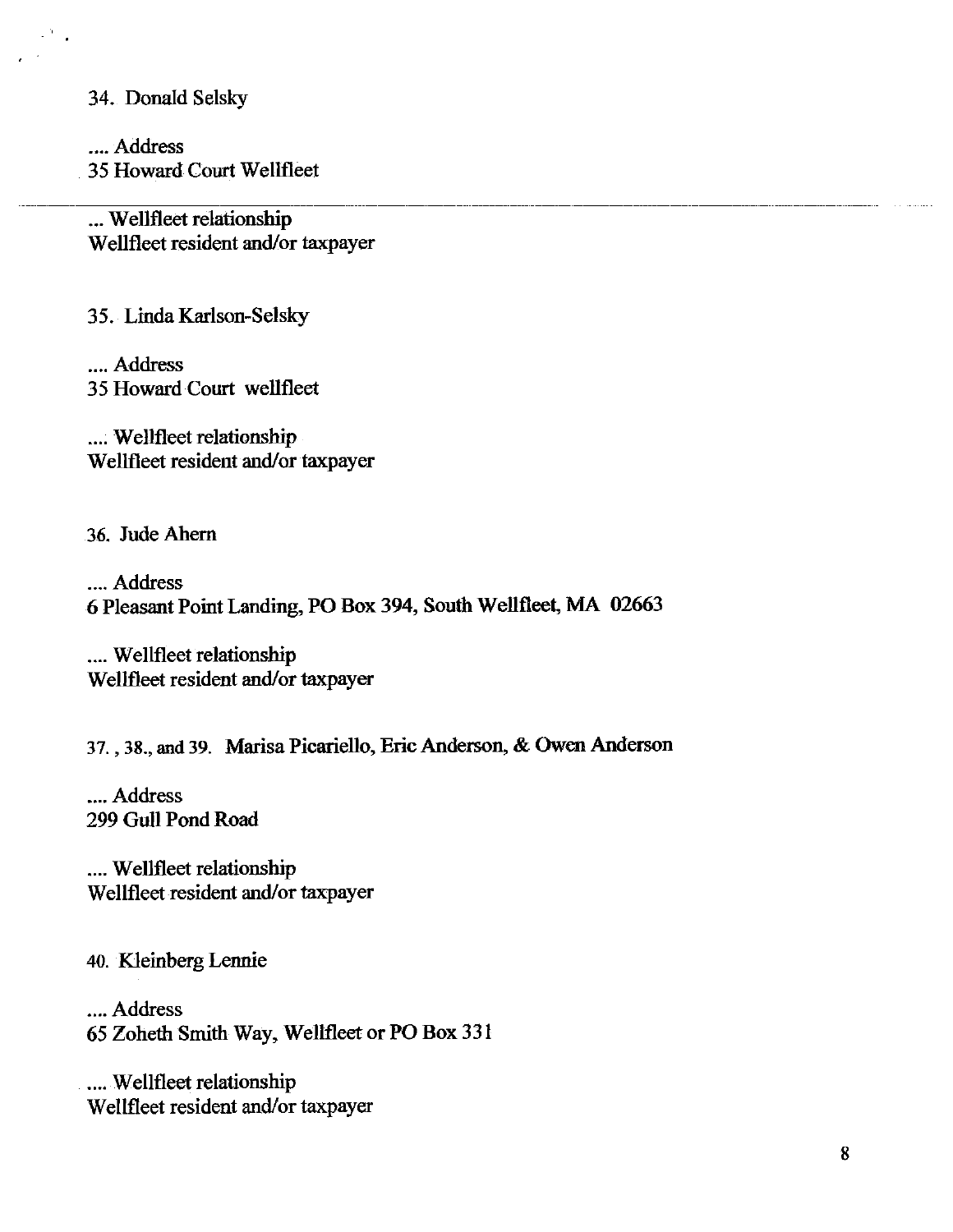#### 41. KATHLEEN f BORNHORST

.... Address 70 howard court, p o box 801

.... Wellfleet relationship Wellfleet resident and/or taxpayer

42. Gregory Scerbinski

.... Address Major Doane Rd. Wellfileet

.... Wellfleet relationship Wellfleet resident and/or taxpayer

43. Linda Scerbinski

.... Address Major Doane rd. Wellflleet

.... Wellfleet relationship Wellfleet resident and/or taxpayer

44. Robert Magher

.... Address **Howard Ct**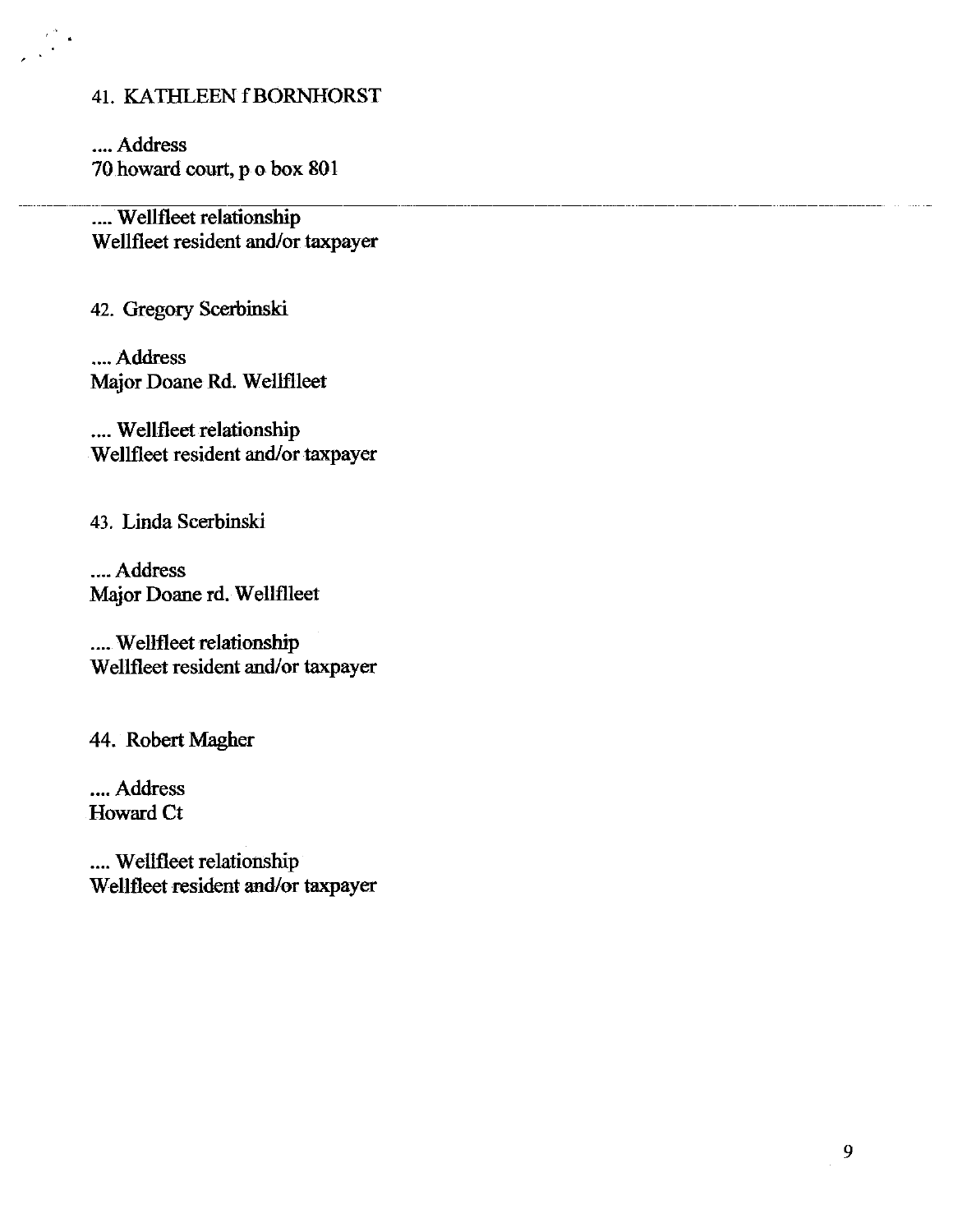## **E-PETITION**

# **SIGNED BY FRIENDS OF WELLFLEET January and February 2019**

We support a safe and scenic Bike Path in Wellfleet, BUT we oppose the State plan proposed by the Department of Conservation and Recreation (DCR), and the Department of Transportation (DOT).

Wellfleet, its citizens, and visitors deserve a safe, scenic, and enjoyable bike trail that is not part of Rt. 6.

The DCR rail trail Extension, scheduled to begin construction this Spring, has a new trailhead (with a new 33-car parking lot) on Rt. 6 across from the "Ghost Bike". This is the most congested part of Rt. 6 in Wellfleet and is an unsafe ending or starting point for pedestrians, bikers and other trail users.

The second phase of the State bike plan, currently being designed by the DOT, has a 2way Bike Path on the ocean side of Rt. 6 from the new parking lot and trailhead all the way to Truro, crossing in front of many Wellfleet businesses, residences, and busy side roads. It will be neither a safe nor scenic bike path and will be a nightmare for anyone who drives to or thru Wellfleet in the summer.

We request the DCR and DOT immediately halt all actions on their bike paths, and we ask that any future DCR/DOT bike plans for Wellfleet be considered as ONE, INSEPARABLE plan, studied and permitted concurrently.

1. Stephen Magnotta

 $\mathcal{L}^{\mathcal{A}}$ 

.... Address 35 Alden st Provincetown, Ma.

.... Wellfleet relationship **Friend of Wellfleet**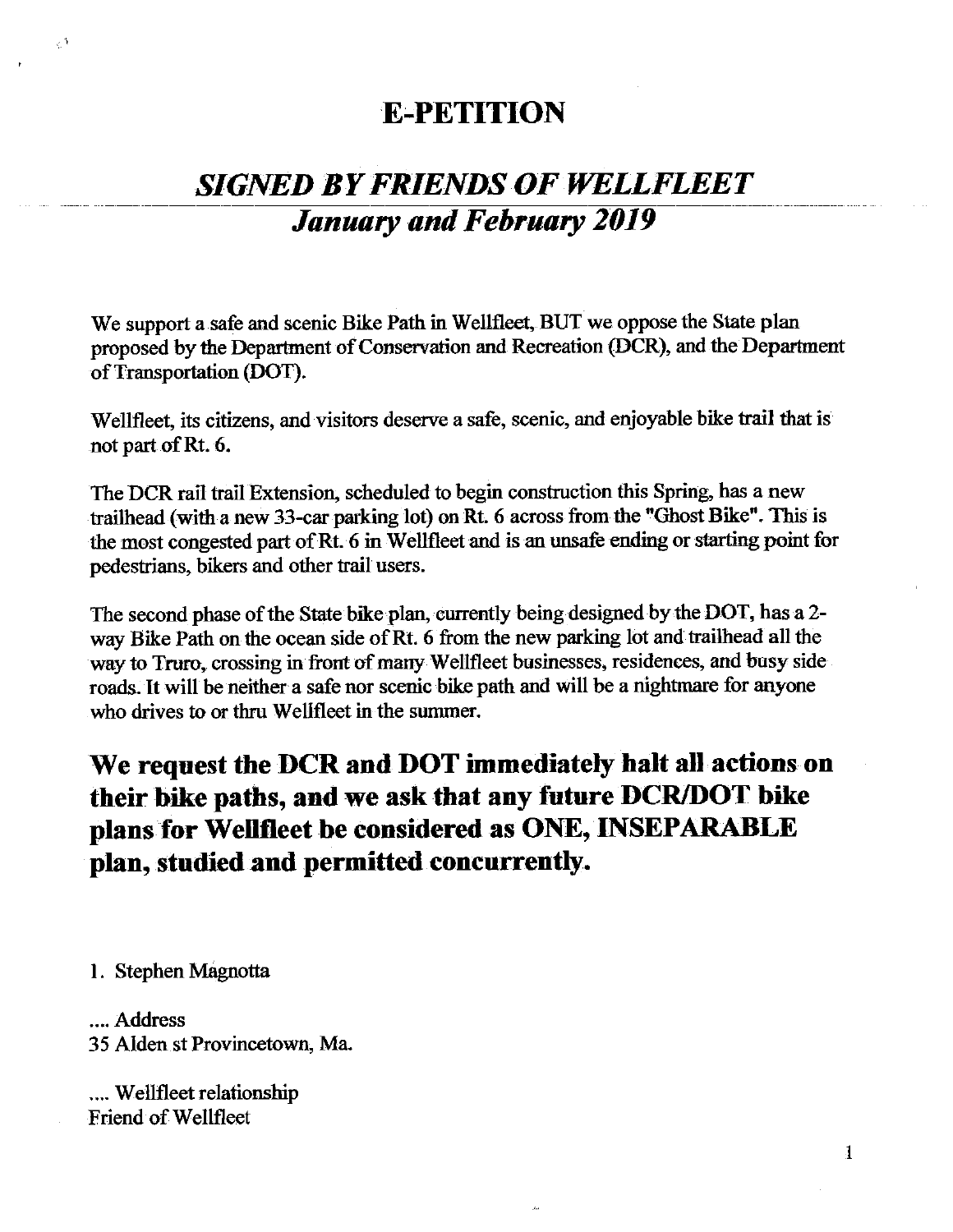#### 2. Nathan McKenzie

 $\overline{1}$ 

.... Address 229 Candle Lite Drive

.... Wellfleet relationship Friend of Wellfleet

3. Joe Dalton

.... Address 15 Captain Penniman Way North Eastham

.... Wellfleet relationship Friend of Wellfleet

4. Lynn Dalton

.... Address 15 Captain Penniman Way No. Eastham

.... Wellfleet relationship Friend of Wellfleet

5. Audrey Bohannon

.... Address 179 Higgins Rd N Eastham Ma

.... Wellfleet relationship Friend of Wellfleet

6. Paul Bohannon

.... Address Higgins Rd. Eastham Ma

.... Wellfleet relationship Friend of Wellfleet